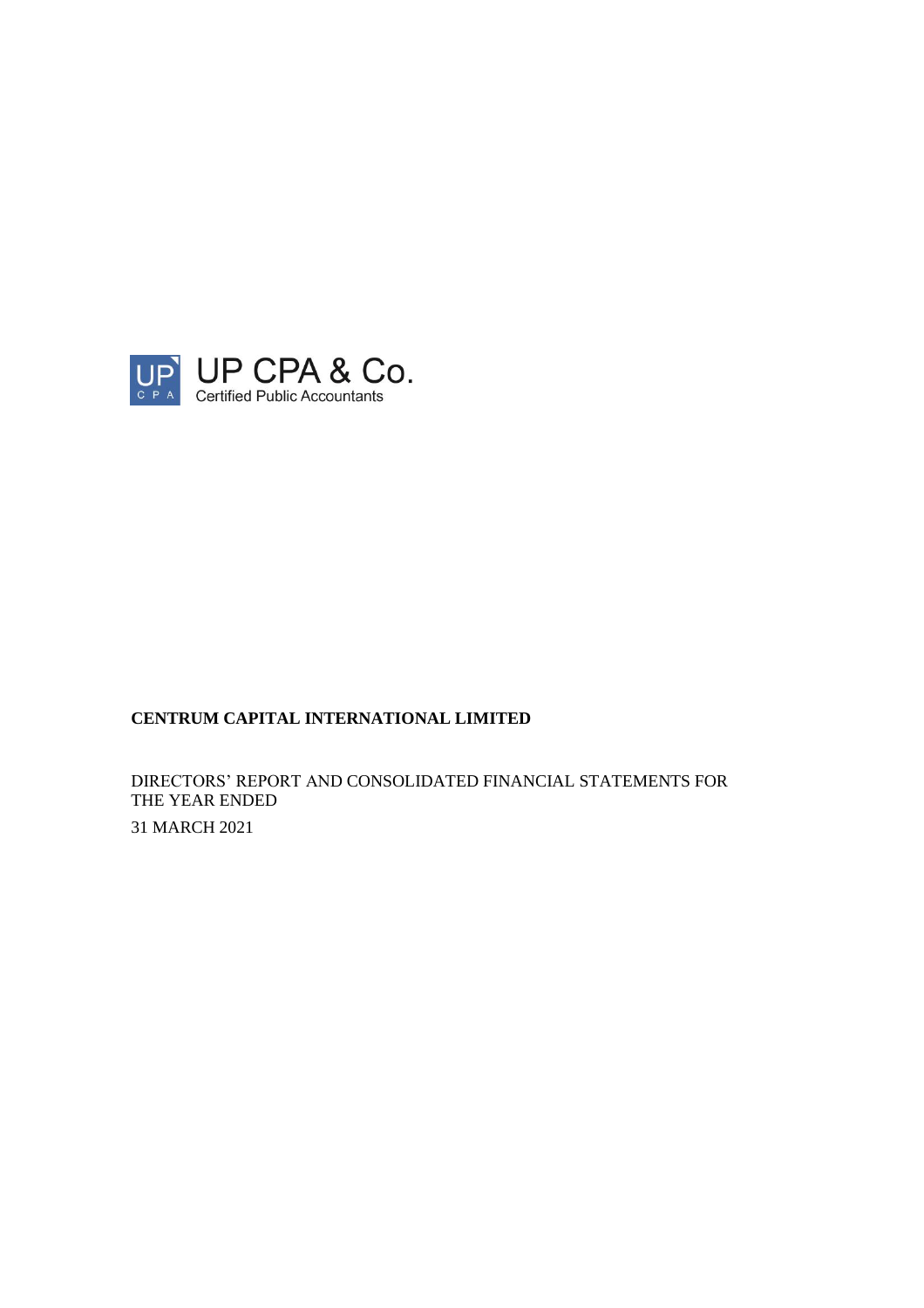### **DIRECTORS' REPORT**

The directors have pleasure in submitting this report together with the audited consolidated financial statements of Centrum Capital International Limited (the "Company") for the year ended 31 March 2021.

#### **PRINCIPAL ACTIVITIES**

The principal activities of the Company and its subsidiary are engaged in provision of investment advisory, asset management and placement services and securities investments.

#### **BUSINESS REVIEW**

No business review is presented for the year as the Company has been able to claim an exemption under section 388(3)(c) of the Hong Kong Companies Ordinance (Cap. 622) since it is a wholly-owned subsidiary of Centrum Capital International Limited.

#### **RESULTS**

The results of the Company for the year are set out in the consolidated statement of profit or loss and other comprehensive income on page 6.

#### **DIRECTORS**

The directors who held office during the year and up to the date of this report were:

 Nanavaty Alok Rajesh Naik Rajendra Sharachandra

There being no provision in the Company's Articles of Association for retirement by rotation, the current directors continue in office.

#### **DIRECTORS' MATERIAL INTERESTS IN TRANSACTIONS, ARRANGEMENTS AND CONTRACTS THAT ARE SIGNIFICANT IN RELATION TO THE COMPANY'S BUSINESS**

Except for the transactions with related parties disclosed in Note 7, no transactions, arrangements and contracts of significance in relation to the Company's business to which the Company, its subsidiary, its fellow subsidiaries or its holding companies was a party and in which a director of the Company had a material interest, whether directly or indirectly, subsisted at the end of the year or at any time during the year.

### **DIRECTORS' INTERESTS IN THE SHARES AND DEBENTURES OF THE COMPANY OR ANY SPECIFIED UNDERTAKINGS OF THE COMPANY**

At no time during the year was the Company, its subsidiary, its fellow subsidiaries or its holding companies a party to any arrangement to enable the directors of the Company to hold any interests in the shares or debentures of the Company or its specified undertakings.

### **MANAGEMENT CONTRACTS**

No contracts concerning the management and administration of the whole or any substantial part of the business of the company were entered into or existed during the year.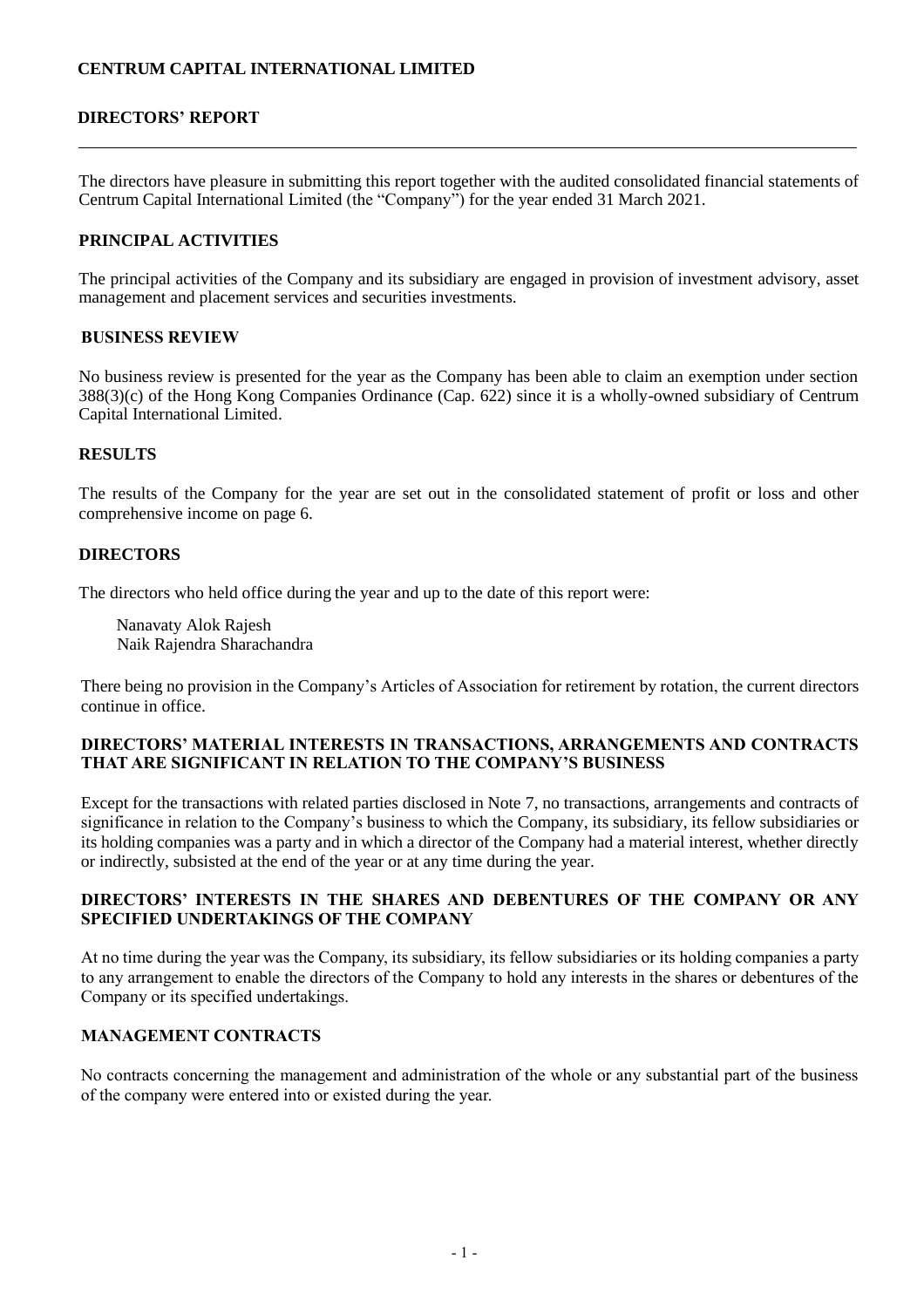### **DIRECTORS' REPORT**

## **PERMITTED INDEMNITY PROVISIONS**

At no time during the financial year and up to the date of this report, was there, or is there, any permitted indemnity provision being in force for the benefit of any of the directors of the Company (whether made by the Company or otherwise) or an associated company (if made by the Company).

## **AUDITOR**

During the year, UP CPA & Co., Certified Public Accountants, was appointed as the auditor of the Company to fill the vacancy arising from the retirement of Vincent Kwok & Co.. A resolution will be submitted to the annual general meeting to re-appoint UP CPA & Co., Certified Public Accountants, as the auditor of the Company.

................................................ Nanavaty Alok Rajesh Chairman

Hong Kong, 30 July 2021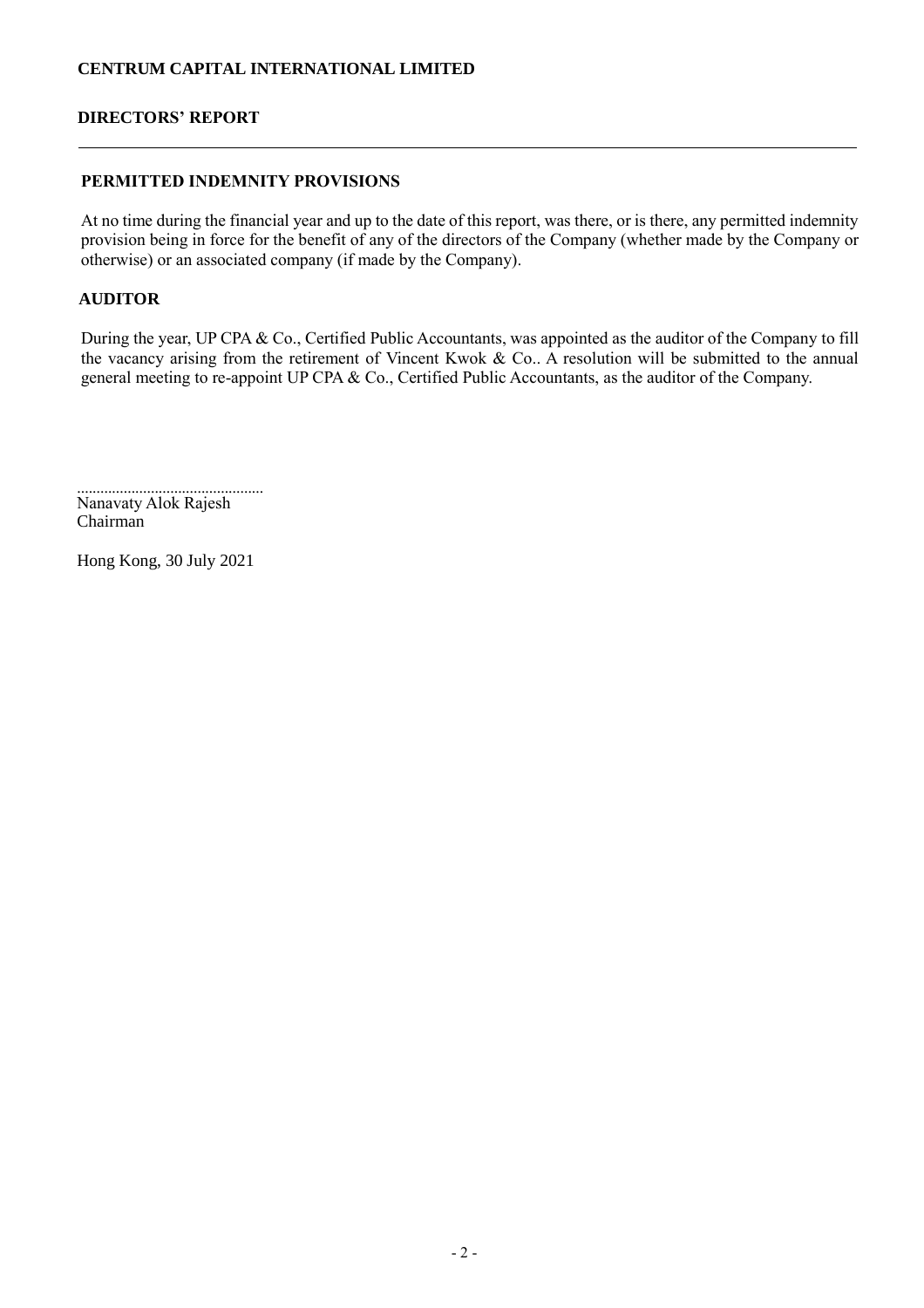

Unit D, 35/F, Montery Plaza, 15 Chong Yip Street, Kwun Tong, Kowloon, Hong Kong Tel: (+852) 3705 3195 Fax: (+852) 3705 3190

### **INDEPENDENT AUDITOR'S REPORT TO THE MEMBER OF CENTRUM CAPITAL INTERNATIONAL LIMITED**

# **(Incorporated in Hong Kong with limited liability)**

### **Opinion**

### *What we have audited*

The consolidated financial statements of Centrum Capital International Limited (the "Company") set out on pages 6 to 25, which comprise:

- the consolidated statement of financial position as at 31 March 2021;
- the consolidated statement of profit or loss and other comprehensive income for the year then ended;
- the consolidated statement of changes in equity for the year then ended;
- the consolidated statement of cash flows for the year then ended; and
- the notes to the financial statements, which include a summary of significant accounting policy.

#### *Our opinion*

In our opinion, the consolidated financial statements give a true and fair view of the financial position of the Company as at 31 March 2021, and of its financial performance and its consolidated cash flows for the year then ended in accordance with Hong Kong Financial Reporting Standards ("HKFRSs") issued by the Hong Kong Institute of Certified Public Accountants (the "HKICPA") and have been properly prepared in compliance with the Hong Kong Companies Ordinance.

### **Basis for Opinion**

We conducted our audit in accordance with Hong Kong Standards on Auditing ("HKSAs") and with reference to Practice Note 820 (Revised), "*The Audit of Licensed Corporations and Associated Entities of Intermediaries"*  issued by the HKICPA. Our responsibilities under those standards are further described in the Auditor's Responsibilities for the Audit of the Financial Statements section of our report.

We believe that the audit evidence we have obtained is sufficient and appropriate to provide a basis for our opinion.

#### *Independence*

We are independent of the Company in accordance with the HKICPA's Code of Ethics for Professional Accountants (the "Code"), and we have fulfilled our other ethical responsibilities in accordance with the Code.

#### **Other Information**

The directors are responsible for the other information. The other information comprises the information included in the Directors' Report, other than the consolidated financial statements and our auditor's report thereon.

Our opinion on the consolidated financial statements does not cover the other information and we do not express any form of assurance conclusion thereon.

In connection with our audit of the consolidated financial statements, our responsibility is to read the other information and, in doing so, consider whether the other information is materially inconsistent with the consolidated financial statements or our knowledge obtained in the audit or otherwise appears to be materially misstated.

If, based on the work we have performed, we conclude that there is a material misstatement of this other information, we are required to report that fact. We have nothing to report in this regard.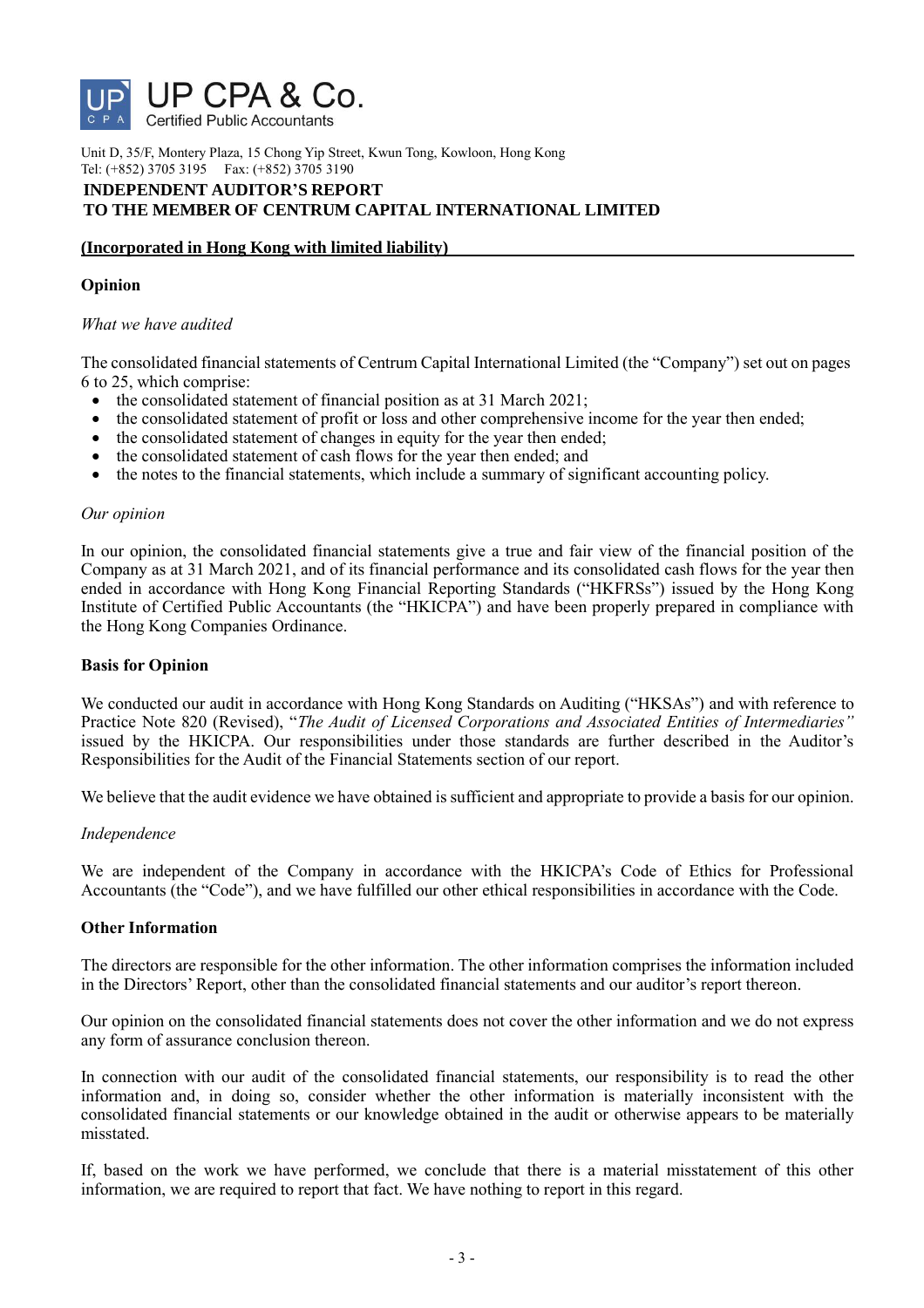

Unit D, 35/F, Montery Plaza, 15 Chong Yip Street, Kwun Tong, Kowloon, Hong Kong Tel: (+852) 3705 3195 Fax: (+852) 3705 3190

#### **INDEPENDENT AUDITOR'S REPORT TO THE MEMBER OF CENTRUM CAPITAL INTERNATIONAL LIMITED**

 **(cont'd)**

### **(Incorporated in Hong Kong with limited liability)**

#### *Responsibilities of director and those charged with governance for the financial statements*

The directors are responsible for the preparation of the consolidated financial statements that give a true and fair view in accordance with HKFRSs issued by the HKICPA and the Hong Kong Companies Ordinance, and for such internal control as the director determines are necessary to enable the preparation of consolidated financial statements that are free from material misstatement, whether due to fraud or error.

In preparing the consolidated financial statements, the directors are responsible for assessing the Company's ability to continue as a going concern, disclosing, as applicable, matters related to going concern and using the going concern basis of accounting unless the director either intends to liquidate the Company or to cease operations, or has no realistic alternative but to do so.

In addition, the directors are required to ensure the consolidated financial statements are in accordance with the records kept under the Hong Kong Securities and Futures (Keep of Records) Rules and satisfy the requirements of the Hong Kong Securities and Futures (Accounts and Audit) Rules.

Those charged with governance are responsible for overseeing the Company's financial reporting process.

#### *Auditor's responsibilities for the audit of the consolidated financial statements*

Our objectives are to obtain reasonable assurance about whether the consolidated financial statements as a whole are free from material misstatement, whether due to fraud or error, and to issue an auditor's report that includes our opinion. We report our opinion solely to you, as a body, in accordance with Section 405 of the Hong Kong Companies Ordinance and for no other purpose. We do not assume responsibility towards or accept liability to any other person for the contents of this report. Reasonable assurance is a high level of assurance, but is not a guarantee that an audit conducted in accordance with HKSAs will always detect a material misstatement when it exists.

Misstatements can arise from fraud or error and are considered material if, individually or in the aggregate, they could reasonably be expected to influence the economic decisions of users taken on the basis of these consolidated financial statements. In addition, we are required to obtain reasonable assurance about whether the consolidated financial statements are in accordance with the records kept under the Hong Kong Securities and Futures (Keep of Records) Rules and satisfy the requirements of the Hong Kong Securities and Futures (Accounts and Audit) Rules.

As part of an audit in accordance with HKSAs, we exercise professional judgment and maintain professional scepticism throughout the audit. We also:

- Identify and assess the risks of material misstatement of the financial statements, whether due to fraud or error, design and perform audit procedures responsive to those risks, and obtain audit evidence that is sufficient and appropriate to provide a basis for our opinion. The risk of not detecting a material misstatement resulting from fraud is higher than for one resulting from error, as fraud may involve collusion, forgery, intentional omissions, misrepresentations, or the override of internal control.
- Obtain an understanding of internal control relevant to the audit in order to design audit procedures that are appropriate in the circumstances, but not for the purpose of expressing an opinion on the effectiveness of the Company's internal control.
- Evaluate the appropriateness of accounting policies used and the reasonableness of accounting estimates and related disclosures made by the director.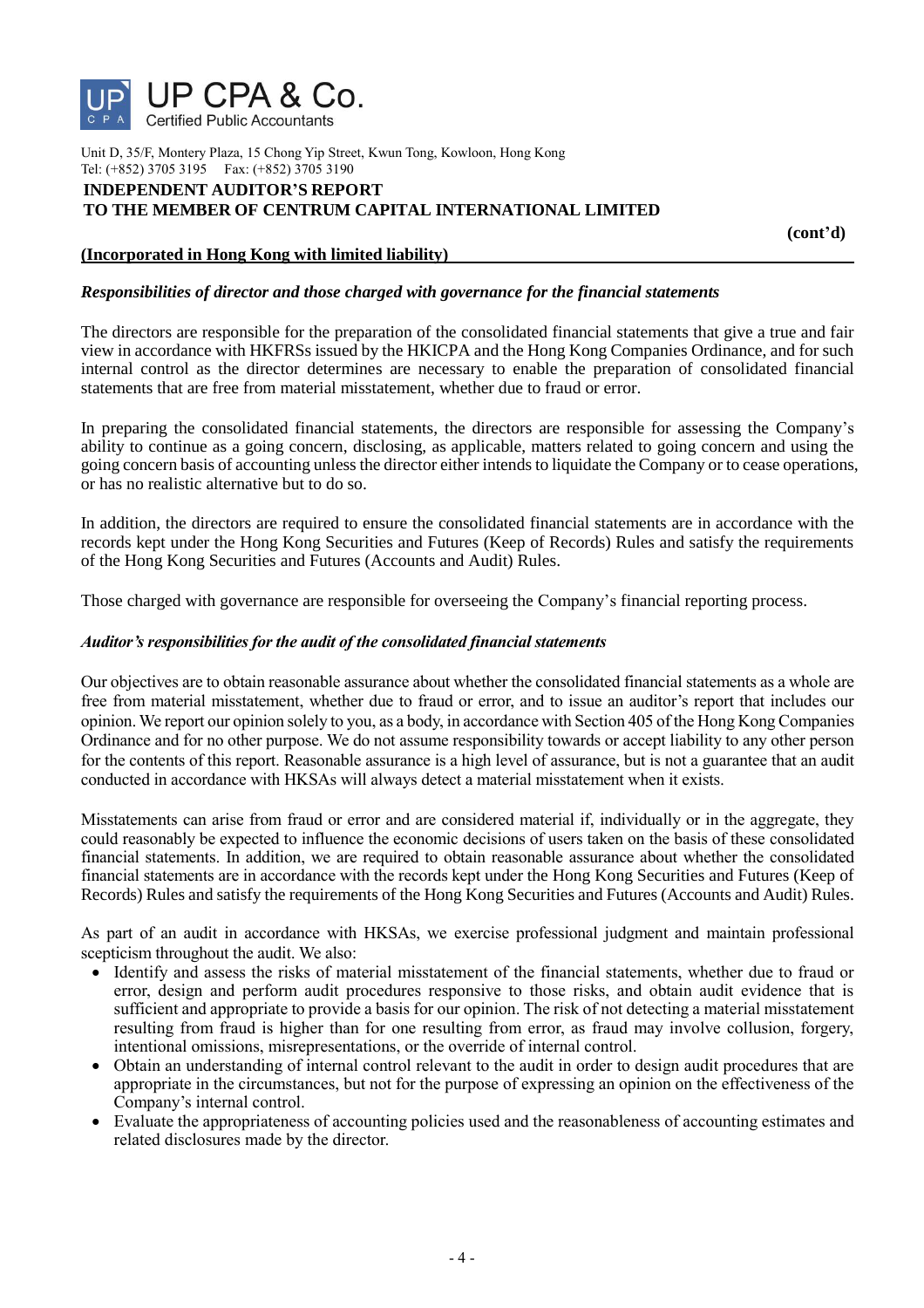

Unit D, 35/F, Montery Plaza, 15 Chong Yip Street, Kwun Tong, Kowloon, Hong Kong Tel: (+852) 3705 3195 Fax: (+852) 3705 3190

### **INDEPENDENT AUDITOR'S REPORT TO THE MEMBER OF CENTRUM CAPITAL INTERNATIONAL LIMITED**

 **(cont'd)**

### **(Incorporated in Hong Kong with limited liability)**

### *Auditor's responsibilities for the audit of the consolidated financial statements (cont'd)*

- Conclude on the appropriateness of the director's use of the going concern basis of accounting and, based on the audit evidence obtained, whether a material uncertainty exists related to events or conditions that may cast significant doubt on the Company's ability to continue as a going concern. If we conclude that a material uncertainty exists, we are required to draw attention in our auditor's report to the related disclosures in the consolidated financial statements or, if such disclosures are inadequate, to modify our opinion. Our conclusions are based on the audit evidence obtained up to the date of our auditor's report. However, future events or conditions may cause the Company to cease to continue as a going concern.
- Evaluate the overall presentation, structure and content of the consolidated financial statements, including the disclosures, and whether the consolidated financial statements represent the underlying transactions and events in a manner that achieves fair presentation.

We communicate with the director regarding, among other matters, the planned scope and timing of the audit and significant audit findings, including any significant deficiencies in internal control that we identify during our audit.

### *Report on matters under the Hong Kong Securities and Futures (Keeping of Records) Rules and Hong Kong Securities and Futures (Accounts and Audit) Rules of the Hong Kong Securities and Futures Ordinance*

In our opinion, the financial statements of the Company are in accordance with the records kept under the Hong Kong Securities and Futures (Keeping of records) Rules and satisfy the requirements of the Hong Kong Securities and Futures (Accounts and Audit) Rules.

**UP CPA & Co.** *Certified Public Accountants*

Hong Kong, 30 July 2021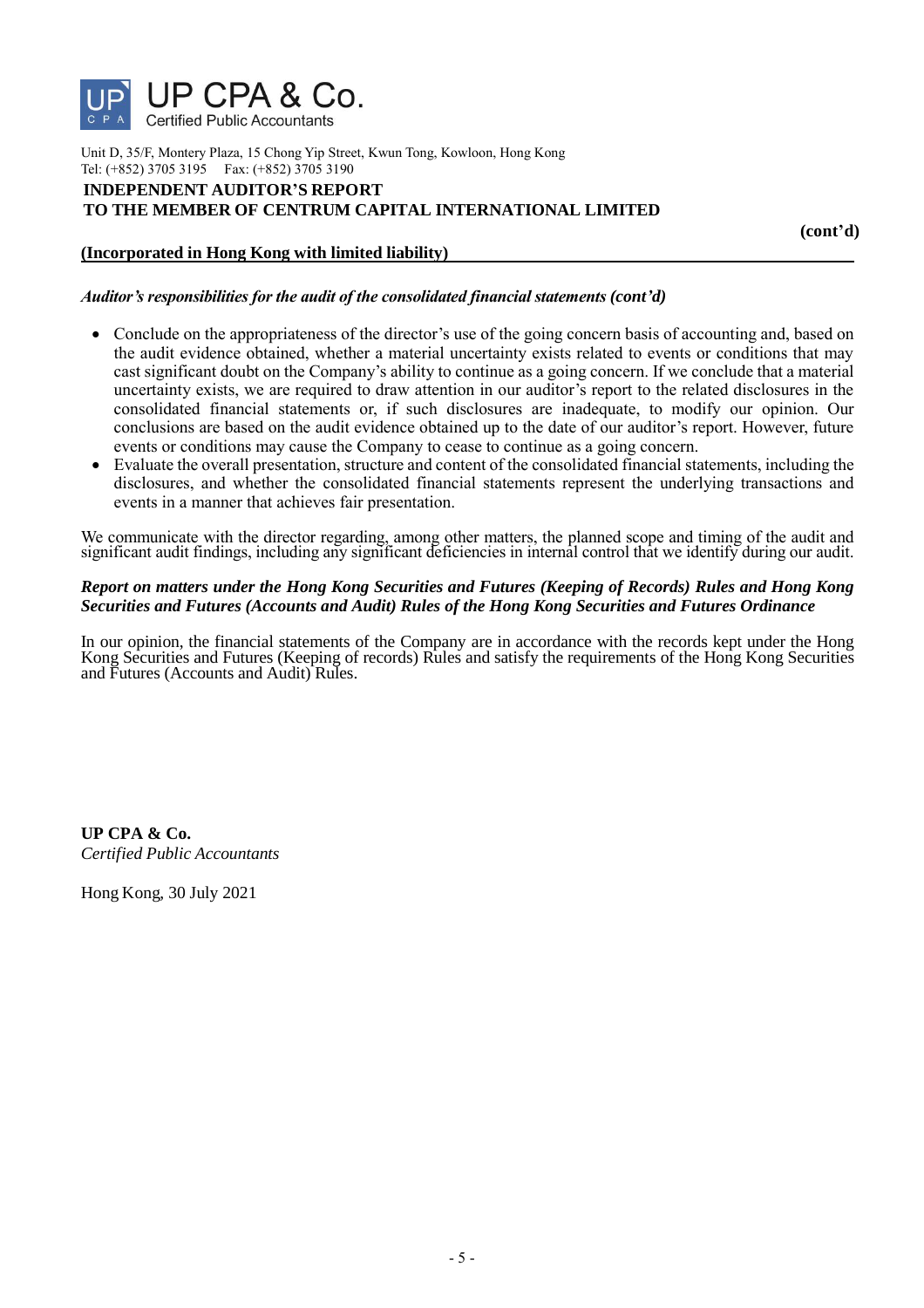# **CONSOLIDATED STATEMENT OF PROFIT OR LOSS AND OTHER COMPREHENSIVE INCOME FOR THE YEAR ENDED 31 MARCH 2021**

|                                       | <b>Note</b>    | 2021       | 2021        |
|---------------------------------------|----------------|------------|-------------|
|                                       |                | HK\$       | <b>INR</b>  |
|                                       |                |            | (Unaudited) |
| <b>Revenue</b>                        | $\overline{4}$ | 759,063    | 7,150,100   |
| Other income and gains                | 5              | 2,500      | 23,552      |
| Staff costs                           |                | (956, 294) | (9,007,946) |
| Administrative expenses               |                | (398, 300) | (3,751,843) |
| <b>Loss before taxation</b>           | 6              | (593, 031) | (5,586,137) |
| Income tax expense                    | 8              |            |             |
| Loss for the year                     |                | (593, 031) | (5,586,137) |
| Other comprehensive income            |                | (4,175)    | (1,667,308) |
| Total comprehensive loss for the year |                | (597,206)  | (7,253,445) |

The above consolidated statement of profit or loss and other comprehensive income should be read in conjunction with the accompanying notes.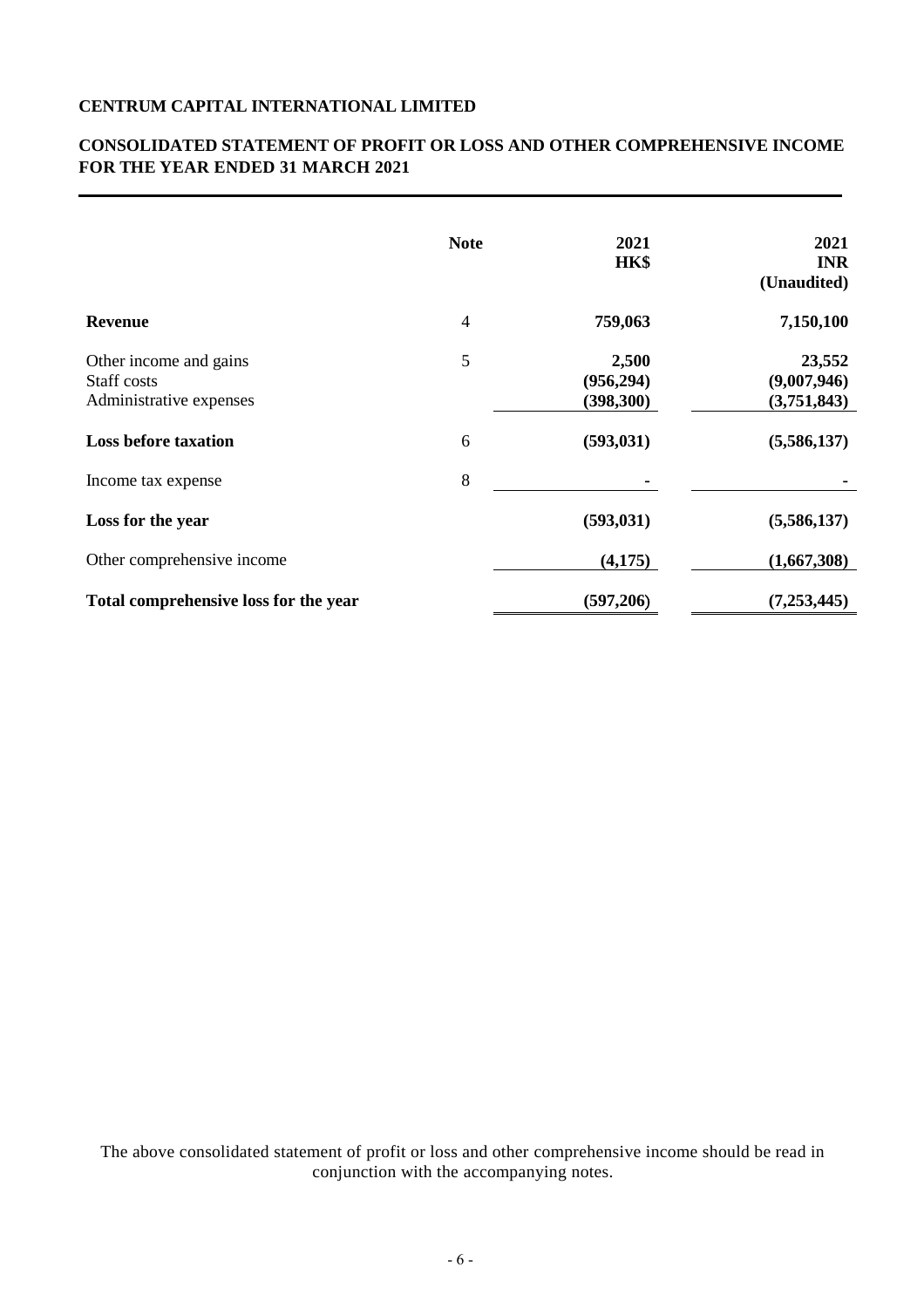# **CONSOLIDATED STATEMENT OF FINANCIAL POSITION AS AT 31 MARCH 2021**

|                                                                                                                                                              | <b>Note</b> | 2021<br>HK\$                                | 2021<br><b>INR</b><br>(Unaudited)                |
|--------------------------------------------------------------------------------------------------------------------------------------------------------------|-------------|---------------------------------------------|--------------------------------------------------|
| <b>NON-CURRENT ASSETS</b><br>Property, plant and equipment<br>Financial assets measured at amortised cost                                                    | 10<br>11    | 838,500<br>838,500                          | 7,898,368<br>7,898,368                           |
| <b>CURRENT ASSETS</b><br>Accounts receivable<br>Other receivables, deposits and prepayment<br>Amount due from a related company<br>Cash and cash equivalents | 12          | 74,992<br>822,823<br>3,763,785<br>4,661,600 | 706,395<br>7,750,694<br>35,453,501<br>43,910,590 |
| <b>CURRENT LIABILITIES</b><br>Accruals<br>Amount due to a related company                                                                                    | 13          | 161,857<br>198,549<br>360,406               | 1,524,636<br>1,870,256<br>3,394,892              |
| <b>NET CURRENT ASSETS</b>                                                                                                                                    |             | 4,301,194                                   | 40,515,698                                       |
| <b>NET ASSETS</b>                                                                                                                                            |             | 5,139,694                                   | 48,414,066                                       |
| <b>EQUITY</b><br>Share capital<br>Reserves                                                                                                                   | 15          | 5,194,015<br>(54, 321)                      | 50,305,853<br>(1,891,787)                        |
| <b>TOTAL EQUITY</b>                                                                                                                                          |             | 5,139,694                                   | 48,414,066                                       |

Approved and authorised for issue by the board of directors on 30 July 2021

Director

Nanavaty Alok Rajesh Naik Rajendra Sharachandra<br>Director Director

The above consolidated statement of financial position should be read in conjunction with the accompanying notes.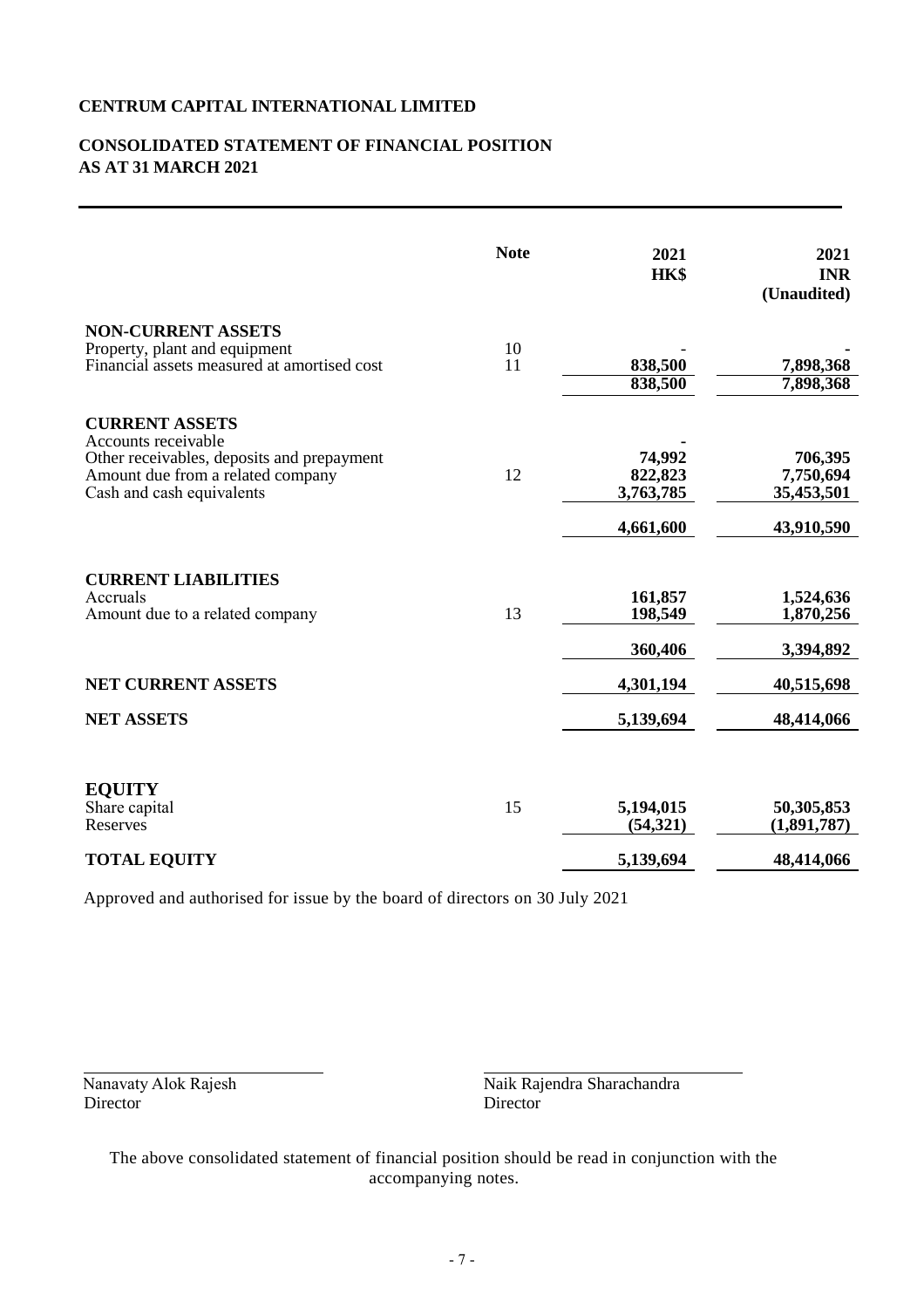# **CONSOLIDATED STATEMENT OF CHANGES IN EQUITY FOR THE YEAR ENDED 31 MARCH 2021**

|                                          | <b>Share</b><br>capital | <b>Exchange</b><br>reserve | <b>Retained</b><br>earnings/<br>(accumulated            | <b>Reserves</b> | <b>Total</b> |
|------------------------------------------|-------------------------|----------------------------|---------------------------------------------------------|-----------------|--------------|
|                                          | HK\$                    | HK\$                       | losses)<br>HK\$                                         | HK\$            | HK\$         |
| At 1 April 2019                          | 3,305,282               | 40,211                     | 6,559,139                                               | 6,599,350       | 9,904,632    |
| Total comprehensive loss for<br>the year |                         | (3, 641)                   | (459,091)                                               | (462, 732)      | (462, 732)   |
| Dividend paid (Note)                     | 1,888,733               |                            | (5,203,733)                                             | (5,203,733)     | (3,315,000)  |
| At 31 March 2020 and 1 April<br>2020     | 5,194,015               | 36,570                     | 896,315                                                 | 932,885         | 6,126,900    |
| Total comprehensive loss for<br>the year |                         | (4, 175)                   | (593, 031)                                              | (597,206)       | (597,206)    |
| Dividend paid (Note 17)                  |                         |                            | (390,000)                                               | (390,000)       | (390,000)    |
| At 31 March 2021                         | 5,194,015               | 32,395                     | (86,716)                                                | (54, 321)       | 5,139,694    |
|                                          |                         |                            |                                                         |                 |              |
|                                          | <b>Share</b><br>capital | <b>Exchange</b><br>reserve | <b>Retained</b><br>earnings/<br>(accumulated<br>losses) | <b>Reserves</b> | <b>Total</b> |
|                                          | <b>TATD</b>             | <b>TATD</b>                | <b>TATD</b>                                             | <b>TATD</b>     | <b>TATD</b>  |

|                                          | <b>INR</b>   | <b>INR</b>   | <i>s</i> accumunation<br>losses)<br><b>INR</b> | <b>INR</b>     | <b>INR</b>     |
|------------------------------------------|--------------|--------------|------------------------------------------------|----------------|----------------|
| At 1 April 2019                          | 29, 185, 739 | 7,648,979    | 50,623,479                                     | 58,272,458     | 87,458,197     |
| Total comprehensive loss for<br>the year | ۰            | 8,436,366    | (4, 446, 457)                                  | 3,989,909      | 3,989,909      |
| Dividend paid (Note)                     | 21,120,114   | (15,731,151) | (37, 495, 898)                                 | (53, 227, 049) | (32, 106, 935) |
| At 31 March 2020 and 1 April<br>2020     | 50,305,853   | 354,194      | 8,681,124                                      | 9,035,318      | 59,341,171     |
| Total comprehensive loss for<br>the year | ۰            | (1,667,308)  | (5,586,137)                                    | (7,253,445)    | (7, 253, 445)  |
| Dividend paid (Note 17)                  | ٠            |              | (3,673,660)                                    | (3,673,660)    | (3,673,660)    |
| At 31 March 2021                         | 50,305,853   | (1,313,114)  | (578, 673)                                     | (1,891,787)    | (48, 414, 066) |

Note:

On 26 June 2019, the issued share capital of the company was increased from HK\$3,305,282 to HK\$5,194,015 by the allotment of 1,888,733 (INR21,120,114 (Unaudited)) bonus shares to the existing shareholder. These shares rank pari passu with the existing shares.

The above statement of changes in equity should be read in conjunction with the accompanying notes.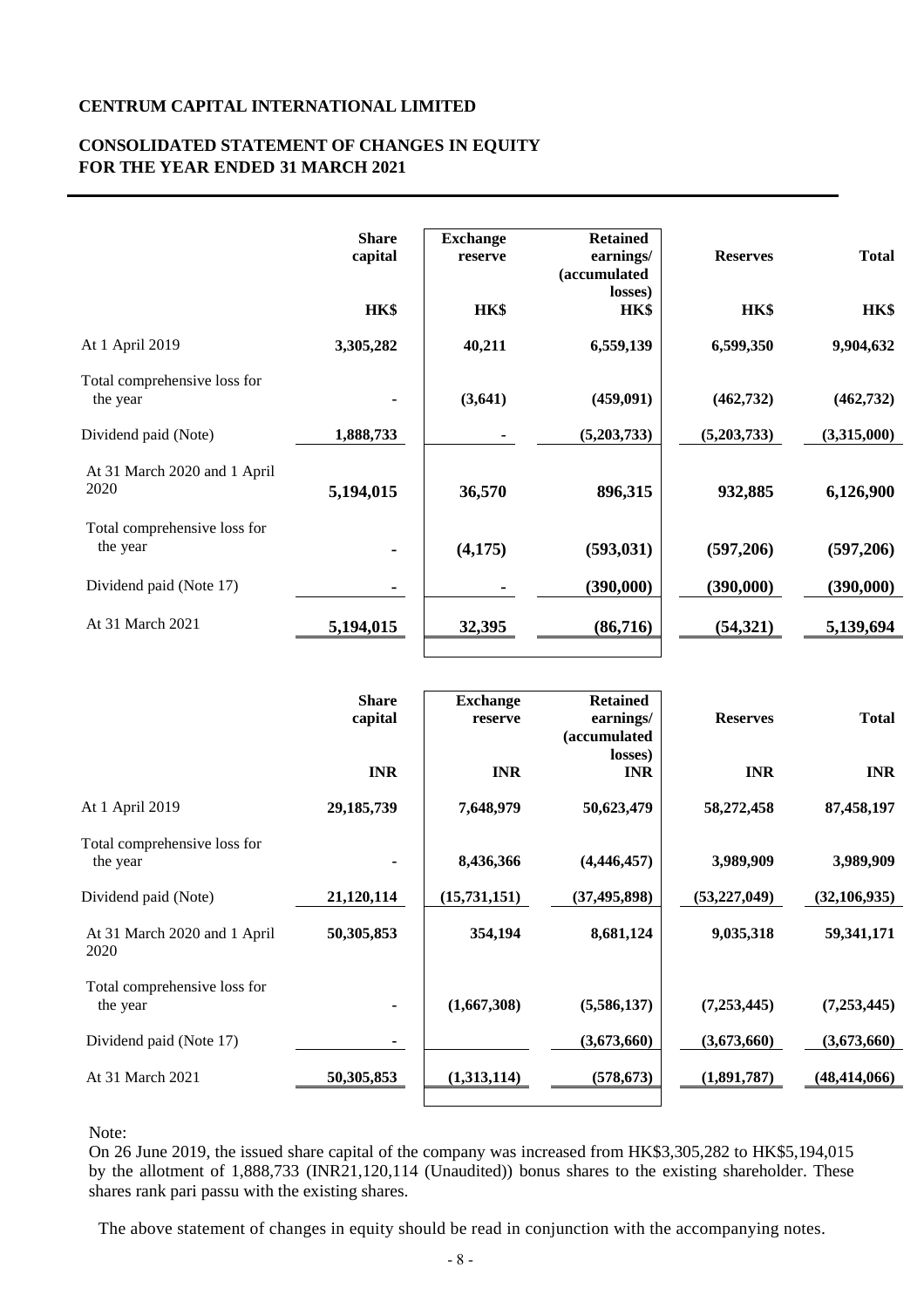# **CONSOLIDATED STATEMENT OF CASH FLOWS FOR THE YEAR ENDED 31 MARCH 2021**

|                                                                                                                                                                                                     | <b>Note</b> | 2021<br>HK\$                               | 2021<br><b>INR</b><br>(Unaudited)                 |
|-----------------------------------------------------------------------------------------------------------------------------------------------------------------------------------------------------|-------------|--------------------------------------------|---------------------------------------------------|
| <b>OPERATING ACTIVITIES</b><br>Loss before taxation                                                                                                                                                 |             | (593, 031)                                 | (5,569,238)                                       |
| Adjustments for:<br>Bank interest income<br>Bad debts written off                                                                                                                                   | 5           | 780                                        | (3)<br>7,347                                      |
| Operating cash flows before movements in working                                                                                                                                                    |             | (592, 251)                                 | (5,561,894)                                       |
| capital<br>Decrease in accounts receivable                                                                                                                                                          |             | 152,860                                    | 1,439,886                                         |
| Decrease in other receivable, deposits and<br>prepayment<br>Decrease in amount due from a related company<br>Increase in other payables and accruals<br>Increase in amount due to a related company |             | 4,504<br>(507, 595)<br>(117, 646)<br>(204) | 42,429<br>(4,781,360)<br>(1, 108, 181)<br>(1,926) |
| Cash used in operations                                                                                                                                                                             |             | (1,060,322)                                | (9,987,945)                                       |
| Bank interest income received<br>Effect of foreign currency rate change                                                                                                                             |             | (4,175)                                    | 3<br>(1,648,680)                                  |
| Net cash used in operating<br>activities                                                                                                                                                            |             | (1,064,507)                                | (11, 636, 622)                                    |
| <b>FINANCING ACTIVITIES</b><br>Recognised of financial assets measured at amortised<br>cost<br>Dividend paid                                                                                        |             | (838,500)<br>(390,000)                     | (7,898,368)<br>(3,673,660)                        |
| Net cash used in financing<br>activities                                                                                                                                                            |             | (1,228,500)                                | (11,572,028)                                      |
| Net decrease in cash and cash<br>equivalents<br>Cash and cash equivalents at beginning of the<br>year                                                                                               |             | (2,293,007)<br>6,056,792                   | (23,208,650)<br>58,662,151                        |
| Cash and cash equivalents at end of the year                                                                                                                                                        |             | 3,763,785                                  | 35,453,501                                        |
| ANALYSIS OF BANK BALANCES AND CASH<br>Cash at bank<br>Cash on hand                                                                                                                                  |             | 3,763,452<br>333                           | 35,450,365<br>3,136                               |
|                                                                                                                                                                                                     |             | 3,763,785                                  | 35,453,501                                        |

The above statement of cash flows should be read in conjunction with the accompanying notes.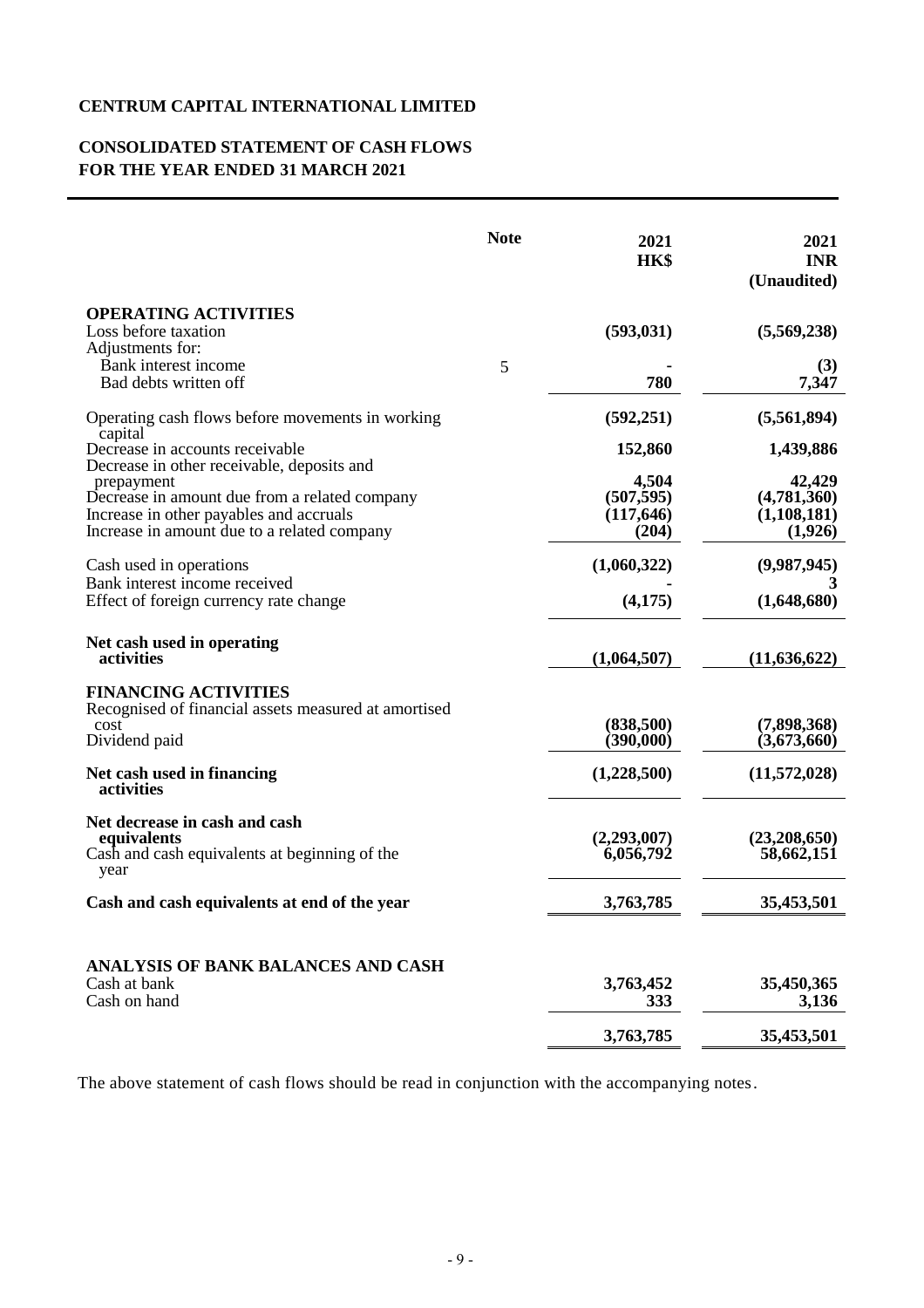### **NOTES TO THE FINANCIAL STATEMENT FOR THE YEAR ENDED 31 MARCH 2021**

### **1. CORPORATE INFORMATION**

Centrum Capital International Limited is a company incorporated in Hong Kong with limited liability. Its registered office is located at Room A4, 9/F., The Hive, The Phoenix Building, 23 Luard Road, Wan Chai, Hong Kong.

It is a wholly owned subsidiary company and its ultimate holding company is Centrum Capital Limited, a listed company in The Republic of India. The company is licensed under section116(1) of the Hong Kong Securities and Futures Ordinance to carry out Type 4 regulated activities.

The principal activities of the company are investment holding and provision of financial information services. The activity of the subsidiary company is set out in note 9 to the consolidated financial statements.

### **2.1 BASIS OF PREPARATION**

These consolidated financial statements have been prepared in accordance with Hong Kong Financial Reporting Standards ("HKFRSs") (which include all Hong Kong Financial Reporting Standards, Hong Kong Accounting Standards ("HKASs") and Interpretations) issued by the Hong Kong Institute of Certified Public Accountants, accounting principles generally accepted in Hong Kong and the Hong Kong Companies Ordinance.

### **2.2 CHANGES IN ACCOUNTING POLICIES AND DISCLOSURES**

*The Company has adopted the Conceptual Framework for Financial Reporting 2018 and the following revised HKFRSs for the first time in the current year's financial statements, which are applicable to the Company.* 

| Interest Rate Benchmark Reform |
|--------------------------------|
| Definition of Material         |
| Definition of a Business       |
|                                |

*The adoption of the new and revised HKFRSs has had no financial effect on the consolidated financial statements and there have been no significant changes to the accounting policies applied in these financial statements.*

## **2.3 ISSUE BUT NOT YET EFFECTIVE HONG KONG FINANCIAL REPORTING STANDARDS**

The Company has not early applied any of the new and revised HKFRSs that have been issued but are not yet effective for the accounting year ended 31 March 2021, in these financial statements.

The Company is in the process of making an assessment of the impact of these new and revised HKFRSs upon initial application. So far, the Company considers that the new revised HKFRSs are unlikely to have a significant impact on the Company's results of operations and financial position.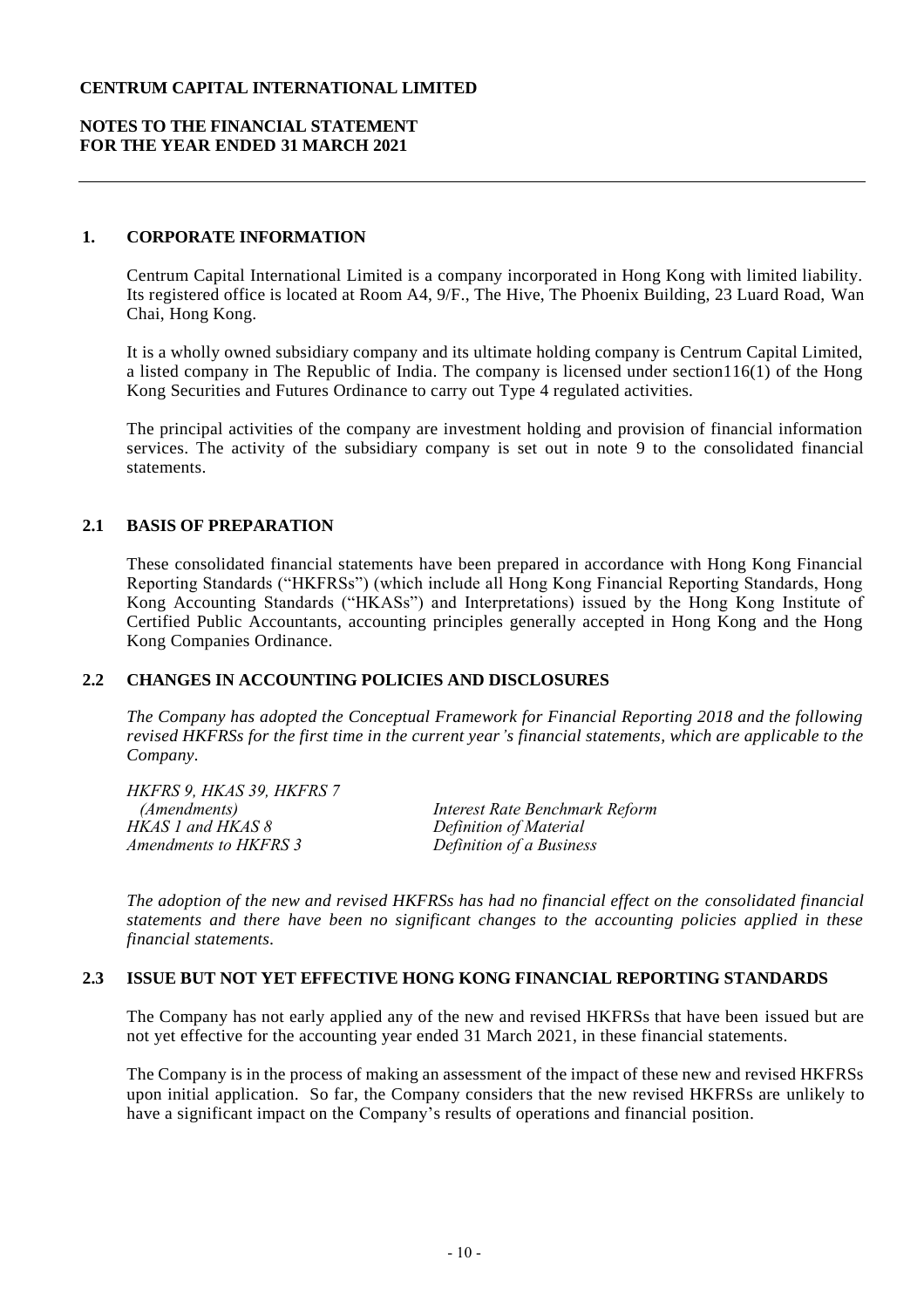# **NOTES TO THE FINANCIAL STATEMENT FOR THE YEAR ENDED 31 MARCH 2021**

## **2.4 SUMMARY OF SIGNIFICANT ACCOUNTING POLICIES**

#### **Revenue recognition**

Revenue is measured at the fair value of the consideration received or receivable and presents amounts receivable for services provided in the normal course of business according to the terms of the agreement.

- i. performance fee income is recognised in accordance with the substance of the relevant agreement in place;
- ii. management fee and information services fee income are recognised inaccordance with the substance of the relevant agreement in place; and
- iii. interest income is accrued on a time-apportioned basis by reference to the principal outstanding and the rate applicable.

### **Subsidiaries**

A subsidiary is an entity (including a structured entity), directly or indirectly, controlled by the Company. Control is achieved when the Company is exposed, or has rights, to variable returns from its involvement with the investee and has the ability to affect those returns through its power over the investee (i.e., existing rights that give the Company the current ability to direct the relevant activities of the investee).

When the Company has, directly or indirectly, less than a majority of the voting or similar rights of an investee, the Company considers all relevant facts and circumstances in assessing whether it has power over an investee, including:

- (a) the contractual arrangement with the other vote holders of the investee;
- (b) rights arising from other contractual arrangements; and
- (c) the Company's voting rights and potential voting rights.

The results of subsidiaries are included in the Company's statement of profit or loss to the extent of dividends received and receivable. The Company's investments in subsidiaries are stated at cost less any impairment losses.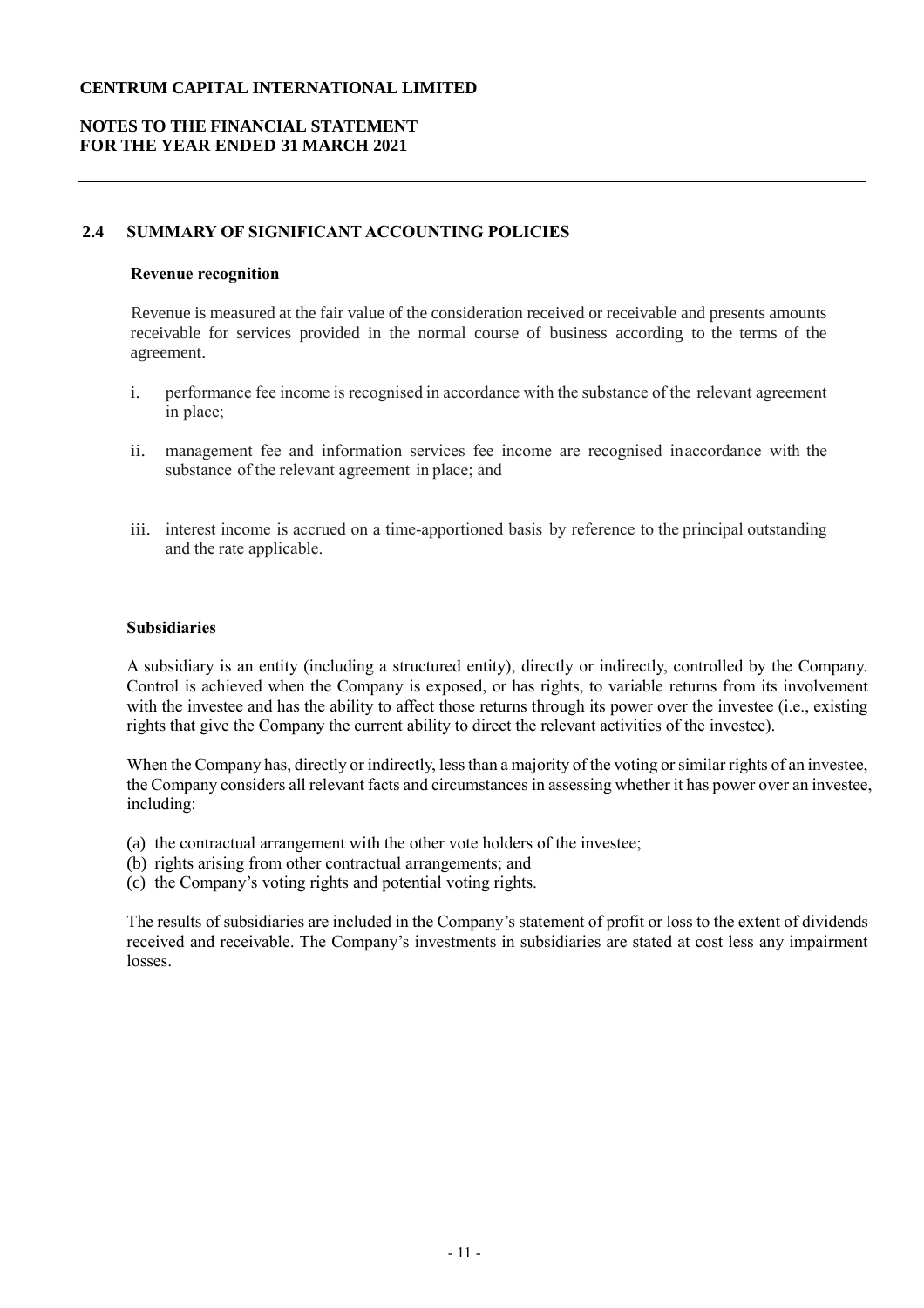# **NOTES TO THE FINANCIAL STATEMENT FOR THE YEAR ENDED 31 MARCH 2021**

### **2.4 SUMMARY OF SIGNIFICANT ACCOUNTING POLICIES (CONT'D)**

#### **Related parties**

A party is considered to be related to the Company if:

- (a) the party is a person or a close member of that person's family and that person
	- (i) has control or joint control over the Company;
	- (ii) has significant influence over the Company; or
	- (iii) is a member of the key management personnel of the Company or of a parent of the Company;

or

- (b) the party is an entity where any of the following conditions applies:
	- (i) the entity and the Company are members of the same group;
	- (ii) one entity is an associate or joint venture of the other entity (or of a parent, subsidiary or fellow subsidiary of the other entity);
	- (iii) the entity and the Company are joint ventures of the same third party;
	- (iv) one entity is a joint venture of a third entity and the other entity is an associate of the third entity;
	- (v) the entity is a post-employment benefit plan for the benefit of employees of either the Company or an entity related to the Company;
	- (vi) the entity is controlled or jointly controlled by a person identified in (a);
	- (vii) a person identified in  $(a)(i)$  has significant influence over the entity or is a member of the key management personnel of the entity (or of a parent of the entity); and
	- (viii) the entity, or any member of a group of which it is a part, provides key management personnel services to the Company or to the parent of the Company.

### **Property, plant and equipment and depreciation**

Items of property, plant and equipment are stated at cost less accumulated depreciation and any impairment losses. The cost of an item of property, plant and equipment comprises its purchase price and any directly attributable costs of bringing the asset to its working condition and location for its intended use. Expenditure incurred after items of property, plant and equipment have been put into operation, such as repairs and maintenance, is normally charged to the statement of profit or loss in the period in which it is incurred. In situations where the recognition criteria are satisfied, the expenditure for a major inspection is recognised in the carrying amount of the asset as a replacement. Where significant parts of property, plant and equipment are required to be replaced at intervals, the Company recognised such parts as individual assets with specific useful lives and depreciates them accordingly.

Depreciation is calculated on a straight-line basis to write off the cost of each item of property, plant and equipment to its residual value over its estimated useful life. The principal annual rates used for this purpose are as follows:

Office equipment 25%

The gain or loss on disposal of items of property, plant and equipment is the difference between the net sales proceeds and the carrying amount of the relevant asset and is recognised in the statement of profit or loss.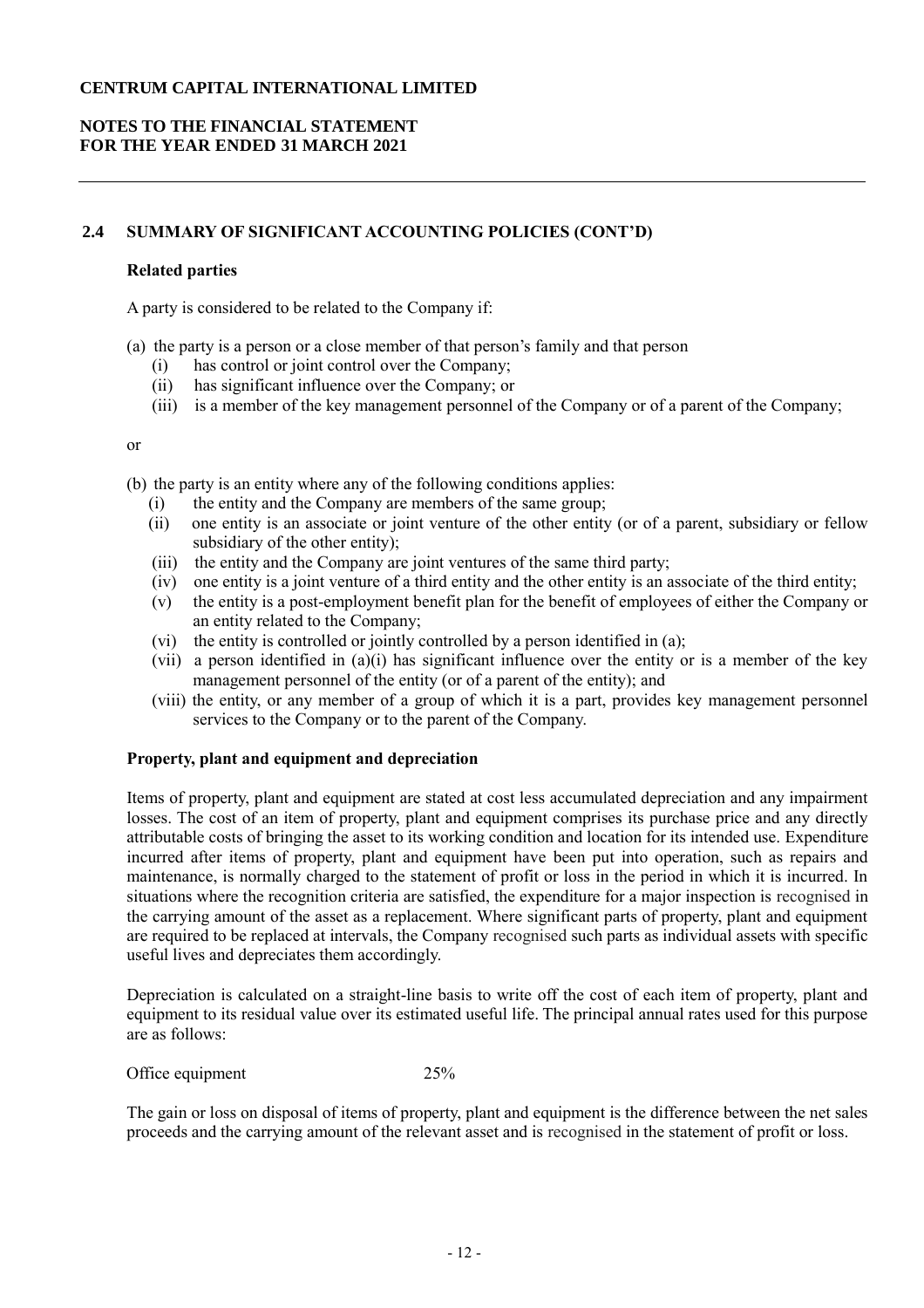# **NOTES TO THE FINANCIAL STATEMENT FOR THE YEAR ENDED 31 MARCH 2021**

# **2.4 SUMMARY OF SIGNIFICANT ACCOUNTING POLICIES (CONT'D)**

#### **Property, plant and equipment and depreciation (Cont'd)**

The assets' residual values, useful lives and the depreciation method are reviewed, and adjusted if appropriate, at least at each financial year end.

#### **Financial assets**

a) Categories of financial assets

The company classifies its financial assets in the following categories: financial assets measured at amortised cost and cash and cash equivalents.

The classification depends on the purpose for which the investments were acquired. Management determines the classification of its investments at initial recognition.

i. Financial assets measured at amortised cost

A financial asset is measured at amortised cost if it both of the following conditions are met and it has not been designated as at FVTPL:

• It is held within a business model whose objective is to hold financial assets in order to collect contractual cash flows; and

• The contractual terms of the financial asset give rise on specified dates to cash flows that meet the solely payments of principal and interest criterion.

ii. Cash and cash equivalents

Cash comprises of cash at bank and cash on hand. Cash equivalents are short term, highly liquid investments that are readily convertible to known amounts of cash and which are subject to an insignificant risk of change in value.

b) Recognition and measurement

Financial assets measured at amortised cost are initially recognised at fair value plus directly attributable transaction costs and subsequently carried at amortised cost. Interest income on these debt securities is recognised in the profit or loss using the effective interest method.

Investments in equity instruments that do not have a quoted market price in an active market and whose fair value cannot be reliably measured are measured at cost.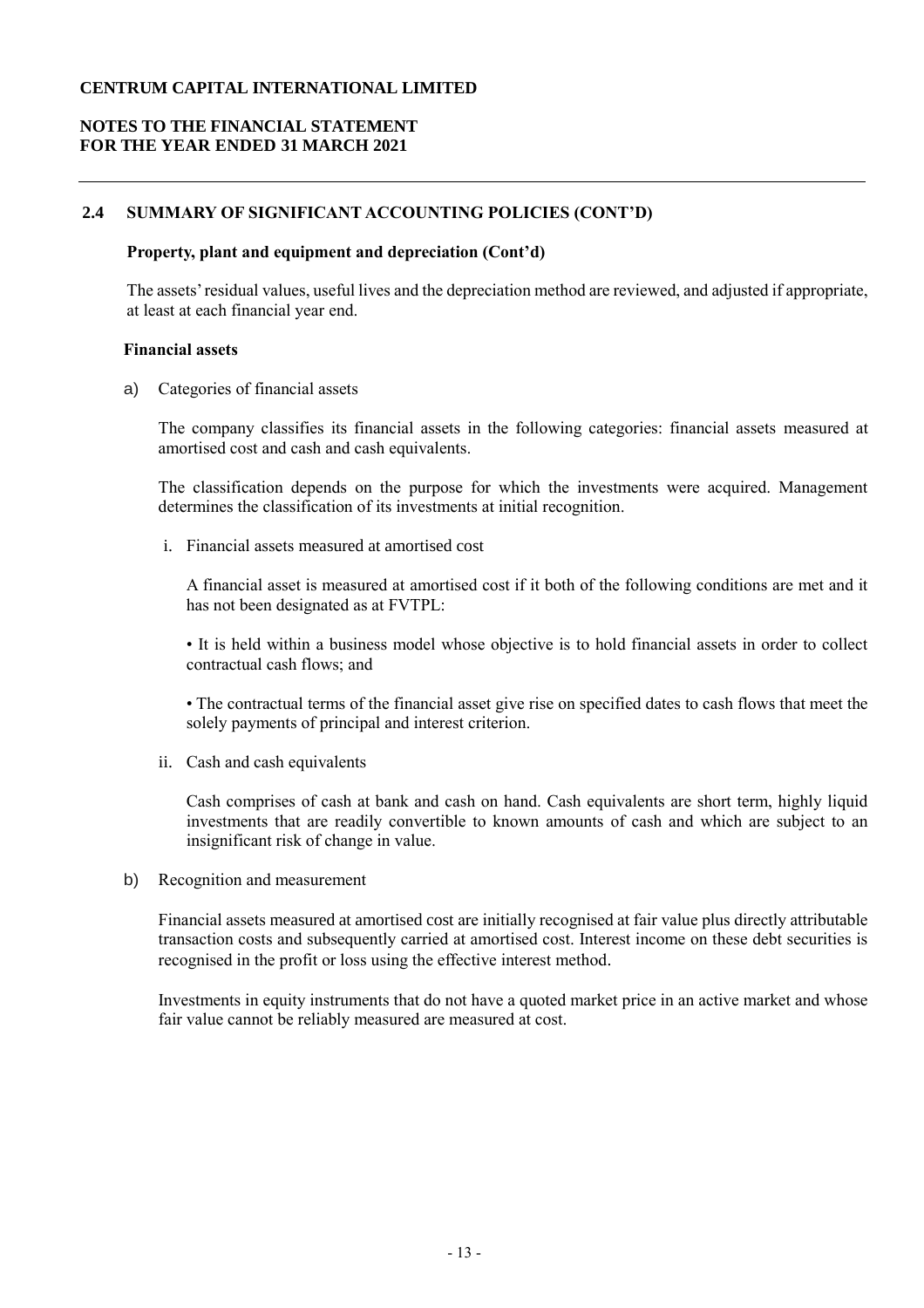# **NOTES TO THE FINANCIAL STATEMENT FOR THE YEAR ENDED 31 MARCH 2021**

### **2.4 SUMMARY OF SIGNIFICANT ACCOUNTING POLICIES (CONT'D)**

b) Recognition and measurement (Cont'd)

When financial assets classified as available-for-sale are sold or impaired, the accumulated fair value adjustments are included in profit or loss as gains and losses on financial assets.

The fair values of quoted investments are based on current bid prices. If the market for a financial asset is not active (and for unlisted securities), the company establishes fair value by using valuation techniques. These include the use of recent arm's length transactions, reference to other instruments that are substantially the same, discounted cash flows analysis, and option pricing models refined to reflect the issuer's specific circumstances.

- c) Impairment of financial assets
	- 1. Financial assets at fair value through profit or loss

The company assesses at the end of each reporting period whether there is objective evidence that a financial asset or a group of financial assets is impaired. In the case of equity investments classified as available-for-sale, a significant or prolonged decline in the fair value of the security below its cost is considered in determining whether the securities are impaired. If any such evidence exists for available-for-sale financial assets, the cumulative loss, measured as the difference between acquisition cost and the current fair value, less any impairment loss on that financial asset previously recognised in profit or loss – is removed from equity and recognised in profit or loss.

If the fair value of a previously impaired debt security classified as available-for-sale increases and the increase can be objectively related to an event occurring after the impairment loss was recognised, the impairment loss is reversed and the reversal recognised in profit or loss.

Impairment losses recognised in profit or loss for an investment in an equity instrument classified as available-for-sale are not reversed through profit or loss.

2. Financial assets carried at amortised cost

For loans and receivables category, the amount of the loss is measured as the difference between the asset's carrying amount and the present value of estimated future cash flows (excluding future credit losses that have not been incurred) discounted at the financial asset's original effective interest rate. The carrying amount of the asset is reduced and, the amount of the loss is recognised in profit or loss. If a loan or held-to-maturity investment has a variable interest rate, the discount rate for measuring any impairment loss is the current effective interest rate determined under the contract.

If, in a subsequent period, the amount of the impairment loss decreases and the decrease can be related objectively to an event occurring after the impairment was recognised (such as an improvement in the debtor's credit rating), the previously recognised impairment loss is reversed related objectively to an event occurring after the impairment was recognised (such as an improvement in the debtor's credit rating), the previously recognised impairment loss is reversed through profit or loss to the extent that the carrying amount of the investment at the date the impairment is reversed does not exceed what the amortised cost would have been had the impairment not been recognised.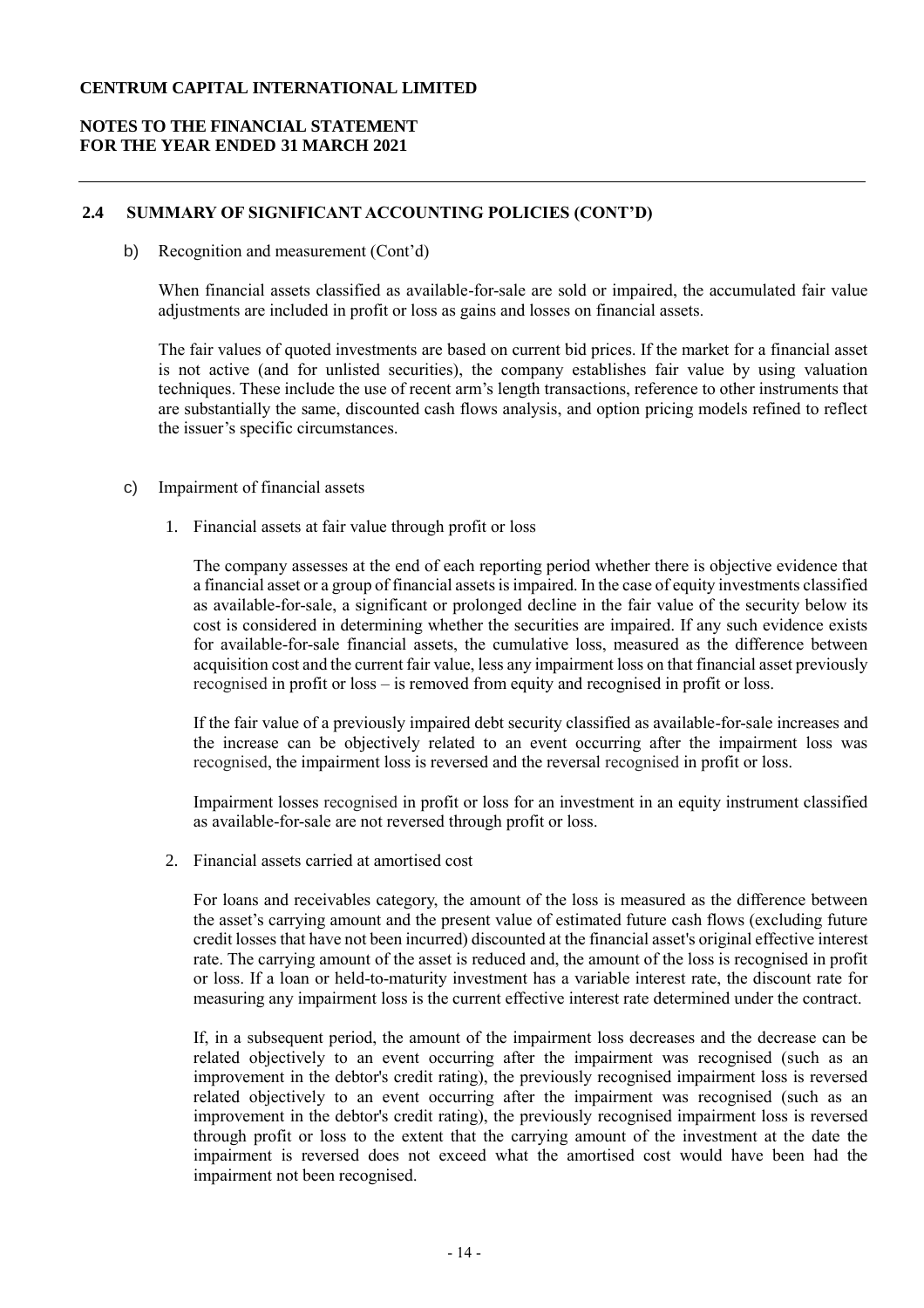## **NOTES TO THE FINANCIAL STATEMENT FOR THE YEAR ENDED 31 MARCH 2021**

# **2.4 SUMMARY OF SIGNIFICANT ACCOUNTING POLICIES (CONT'D)**

### **Income tax**

Income tax comprises current and deferred tax. Income tax relating to items recognised outside profit or loss is recognised outside profit or loss, either in other comprehensive income or directly in equity.

Current tax assets and liabilities are measured at the amount expected to be recovered from or paid to the taxation authorities, based on tax rates (and tax laws) that have been enacted or substantively enacted by the end of the reporting period, taking into consideration interpretations and practices prevailing in the countries in which the Company operates.

Deferred tax is provided, using the liability method, on all temporary differences at the end of the reporting period between the tax bases of assets and liabilities and their carrying amounts for financial reporting purposes.

Deferred tax liabilities are recognised for all taxable temporary differences, except:

- when the deferred tax liability arises from the initial recognition of goodwill or an asset or liability in a transaction that is not a business combination and, at the time of the transaction, affects neither the accounting profit nor taxable profit or loss; and
- in respect of taxable temporary differences associated with investments in subsidiaries, associates and joint ventures, when the timing of the reversal of the temporary differences can be controlled and it is probable that the temporary differences will not reverse in the foreseeable future.

Deferred tax assets are recognised for all deductible temporary differences, and the carryforward of unused tax credits and any unused tax losses. Deferred tax assets are recognised to the extent that it is probable that taxable profit will be available against which the deductible temporary differences, and the carryforward of unused tax credits and unused tax losses can be utilised, except:

- when the deferred tax asset relating to the deductible temporary differences arises from the initial recognition of an asset or liability in a transaction that is not a business combination and, at the time of the transaction, affects neither the accounting profit nor taxable profit or loss; and
- in respect of deductible temporary differences associated with investments in subsidiaries, associates and joint ventures, deferred tax assets are only recognised to the extent that it is probable that the temporary differences will reverse in the foreseeable future and taxable profit will be available against which the temporary differences can be utilised.

The carrying amount of deferred tax assets is reviewed at the end of each reporting period and reduced to the extent that it is no longer probable that sufficient taxable profit will be available to allow all or part of the deferred tax asset to be utilised. Unrecognised deferred tax assets are reassessed at the end of each reporting period and are recognised to the extent that it has become probable that sufficient taxable profit will be available to allow all or part of the deferred tax asset to be recovered.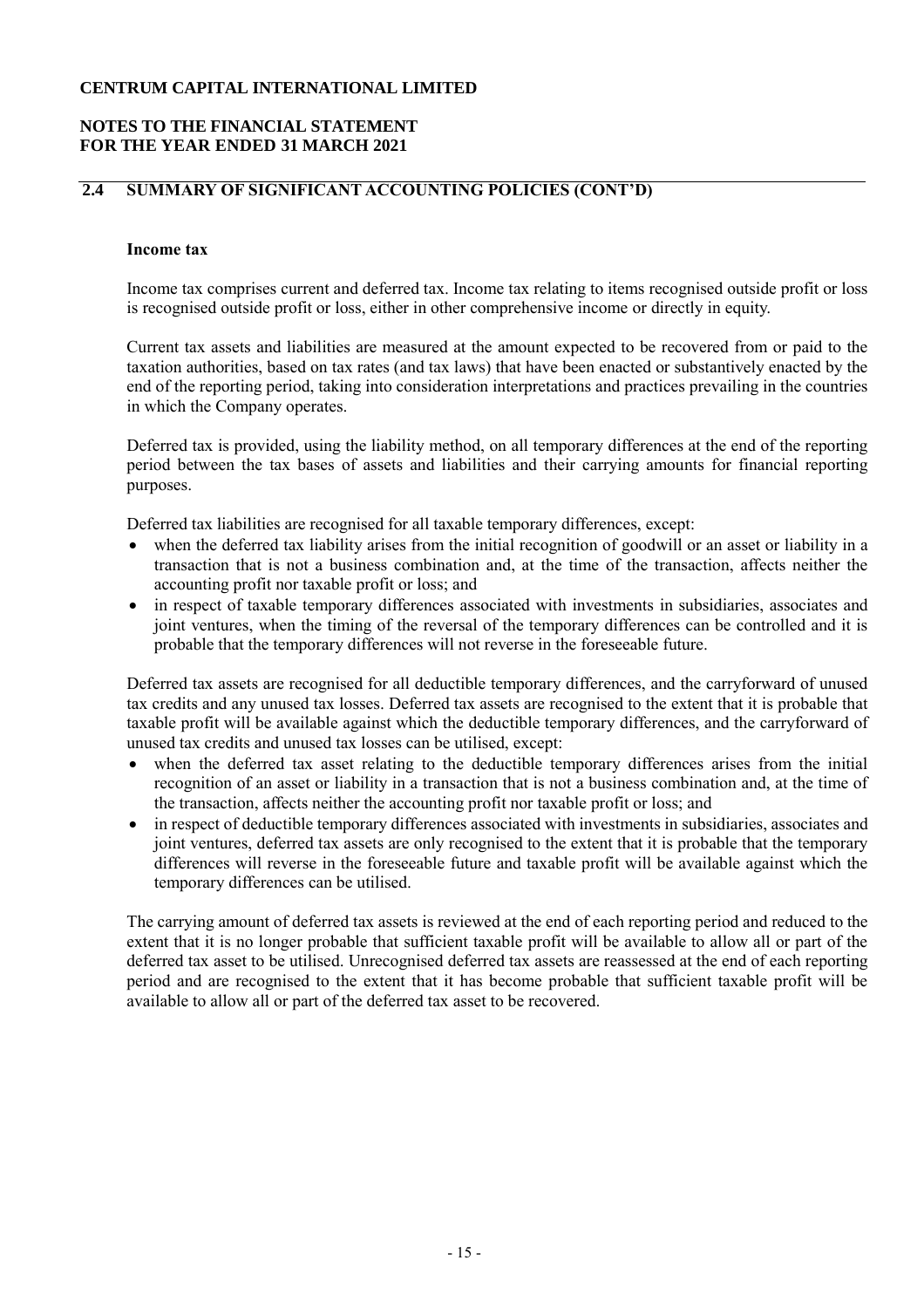# **NOTES TO THE FINANCIAL STATEMENT FOR THE YEAR ENDED 31 MARCH 2021**

## **2.4 SUMMARY OF SIGNIFICANT ACCOUNTING POLICIES (CONT'D)**

#### **Income tax (Cont'd)**

Deferred tax assets and liabilities are measured at the tax rates that are expected to apply to the period when the asset is realised or the liability is settled, based on tax rates (and tax laws) that have been enacted or substantively enacted by the end of the reporting period.

Deferred tax assets and deferred tax liabilities are offset if and only if the Group has a legally enforceable right to set off current tax assets and current tax liabilities and the deferred tax assets and deferred tax liabilities relate to income taxes levied by the same taxation authority on either the same taxable entity or different taxable entities which intend either to settle current tax liabilities and assets on a net basis, or to realise the assets and settle the liabilities simultaneously, in each future period in which significant amounts of deferred tax liabilities or assets are expected to be settled or recovered.

#### **Foreign currency transactions**

Transactions in foreign currencies are translated into the functional currency of the Company using the exchange rates prevailing at the dates of the transactions. Exchange differences arising from the settlement of such transactions and from the retranslation at the year-end exchange rates of monetary assets and liabilities denominated in foreign currencies are recognised in the statement of profit or loss.

#### **Employee benefits**

The Group operates a defined contribution Mandatory Provident Fund retirement benefits scheme (the "MPF Scheme") under the Mandatory Provident Fund Schemes Ordinance, for those employees who are eligible to participate in the MPF Scheme. Contributions are made based on a percentage of the employees' basic salaries and are charged to the statement of profit or loss and other comprehensive income as they become payable in accordance with the rules of the MPF Scheme. The assets of the MPF Scheme are held separately from those of the Group in an independently administered fund. The Group's employer contributions vest fully with the employees when contributed into the MPF Scheme, except for the Group's employer voluntary contributions, which are refunded to the Group when the employee leaves employment prior to the contributions vesting fully, in accordance with the rules of the MPF Scheme.

Employee entitlements to annual leave and long service leave are recognised when they accrue to employees. A provision is made for the estimated liability for annual leave and long service leave as a result of services rendered by employees up to the financial position date. Employee entitlements to sick leave and maternity leave are not recognised until the time of leave.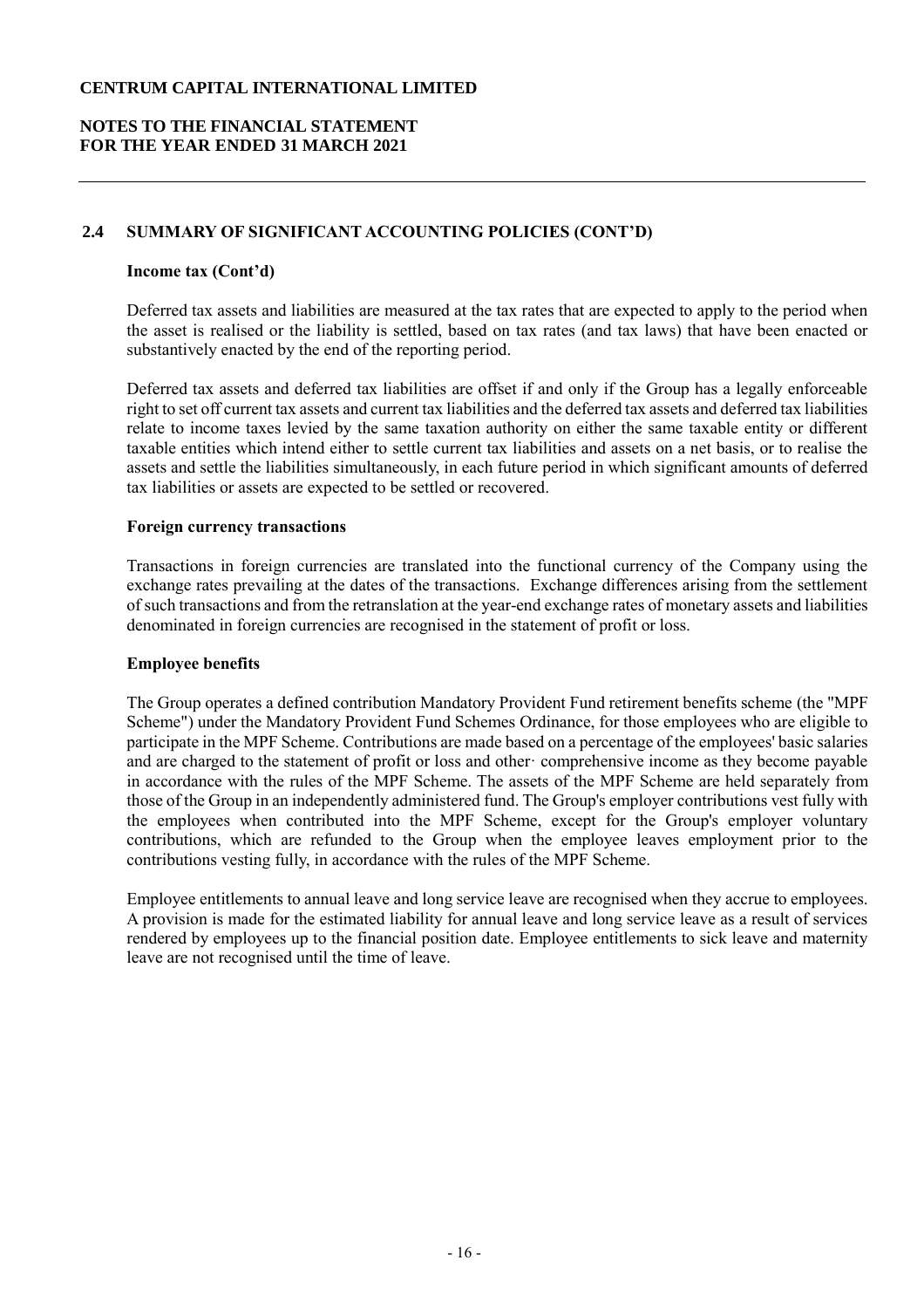# **NOTES TO THE FINANCIAL STATEMENT FOR THE YEAR ENDED 31 MARCH 2021**

# **3. SIGNIFICANT ACCOUNTING JUDGEMENTS AND ESTIMATES**

In the application of the Group's accounting policies, the directors are required to make judgements, estimates and assumptions about the carrying amounts of assets and liabilities that are not readily apparent from other sources. The estimates and associated assumptions are based on historical experience and other factors that are considered to be relevant. Actual results differ from these estimates.

The estimates and underlying assumptions are reviewed on an ongoing basis. Revisions to accounting estimates are recognised in the period in which the estimate is revised if the revision affects only that period, or in the period of the revision and future periods if the revision affects both current and future periods.

The following are the critical judgements that the directors have made in the process of applying the Group's accounting policies and that have the most significant effect of the amounts recognised in the consolidated financial statements.

### Estimated useful lives of property, plant and equipment and intangible assets

In accordance with HKAS 16 "Property, Plant and Equipment", the Group estimates the useful lives of property, plant and equipment to determine the amount of depreciation expenses to be recorded. The useful lives are estimated at the time the assets are acquired based on historical experience, the expected usage, wear and tear of the assets, and technical obsolescence arising from changes in the market demands or service output of the assets. The Group also performs annual review of the assumptions made on useful lives to ensure that they continue to be valid.

### Provision of ECL for trade receivables

The Group uses provision matrix to calculate ECL for the trade receivables. The provision rates are based on aging of trade receivables groupings of various debtors that have similar loss patterns. The provision matrix is based on the Group's historical default rates taking into consideration forward-looking information that is reasonable and supportable available without undue costs or effort. At every reporting date, the historical observed default rates are reassessed and changes in the forward-looking information are considered. In addition, trade receivables with significant balances and credit impaired are assessed for ECL individually. The provision of ECL is sensitive to changes in estimates.

#### Impairment of available-for-sale investment

The Group requires significant judgement on determining when the available-for-sale investment is other than temporarily impaired. In making this judgement, the Group evaluates, among other factors, the duration and extent to which the fair value of an investment is less than its cost, and the financial health of and near-term business outlook for the investee, including factors such as industry and sector performance, changes in technology and operational and financing cash flow.

#### Income taxes

The Group is subjected to income taxes in a number of jurisdictions. Significant judgement is required in determining the provision for income taxes. Transactions and calculations may exist for which the ultimate tax determination is uncertain during the ordinary course of business. The Group recognises liabilities for anticipated tax issues based on estimates of whether additional taxes will be due. Where the final tax outcome of these matters is different from the amounts that were initially recorded, such differences will impact the income tax and deferred tax provisions in the period in which such determination is made.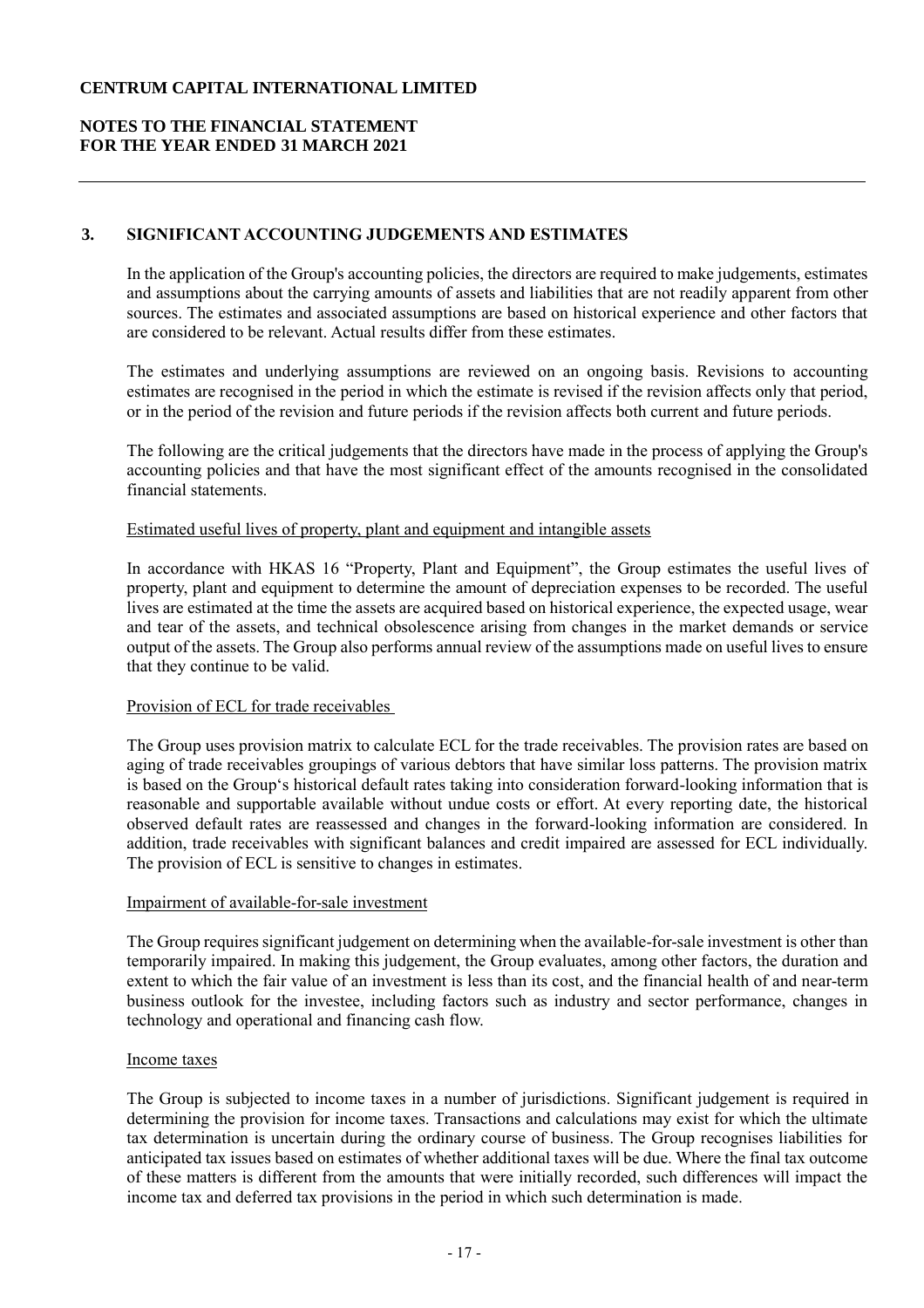### **NOTES TO THE FINANCIAL STATEMENT FOR THE YEAR ENDED 31 MARCH 2021**

# **4. REVENUE**

The principal activities of the company are investment holding and provision of financial information services. The activity of the subsidiary company is set out in note 9 to the consolidated financial statements. Total amounts of revenue recognised during the year are as follows:

|                | 2021<br>HK\$ | 2021<br><b>INR</b><br>(Unaudited) |
|----------------|--------------|-----------------------------------|
| Management fee | 759,063      | 7,150,100                         |
|                | 759,063      | 7,150,100                         |

### **5. OTHER INCOME AND GAINS**

Other income and gains include the following:

|                                       | 2021<br>HK\$ | 2021<br><b>INR</b><br>(Unaudited) |
|---------------------------------------|--------------|-----------------------------------|
| Bank interest income<br>Sundry income | 2,500        | 23,549                            |
|                                       | 2,500        | 23,552                            |

### **6. LOSS BEFORE TAXATION**

Loss before taxation has been arrived at after charging:

|                                                                                                                        | 2021<br>HK\$                 | 2021<br><b>INR</b><br>(Unaudited) |
|------------------------------------------------------------------------------------------------------------------------|------------------------------|-----------------------------------|
| Auditor's remuneration<br>Office premises rent under operating lease<br>Staff costs (excluding director's emoluments): | 64,528<br>94,950             | 607,831<br>894,395                |
| Salaries and allowances<br>Housing allowances<br>Mandatory provident fund contributions                                | 391,594<br>184,000<br>14,850 | 3,688,674<br>1,733,214<br>139,882 |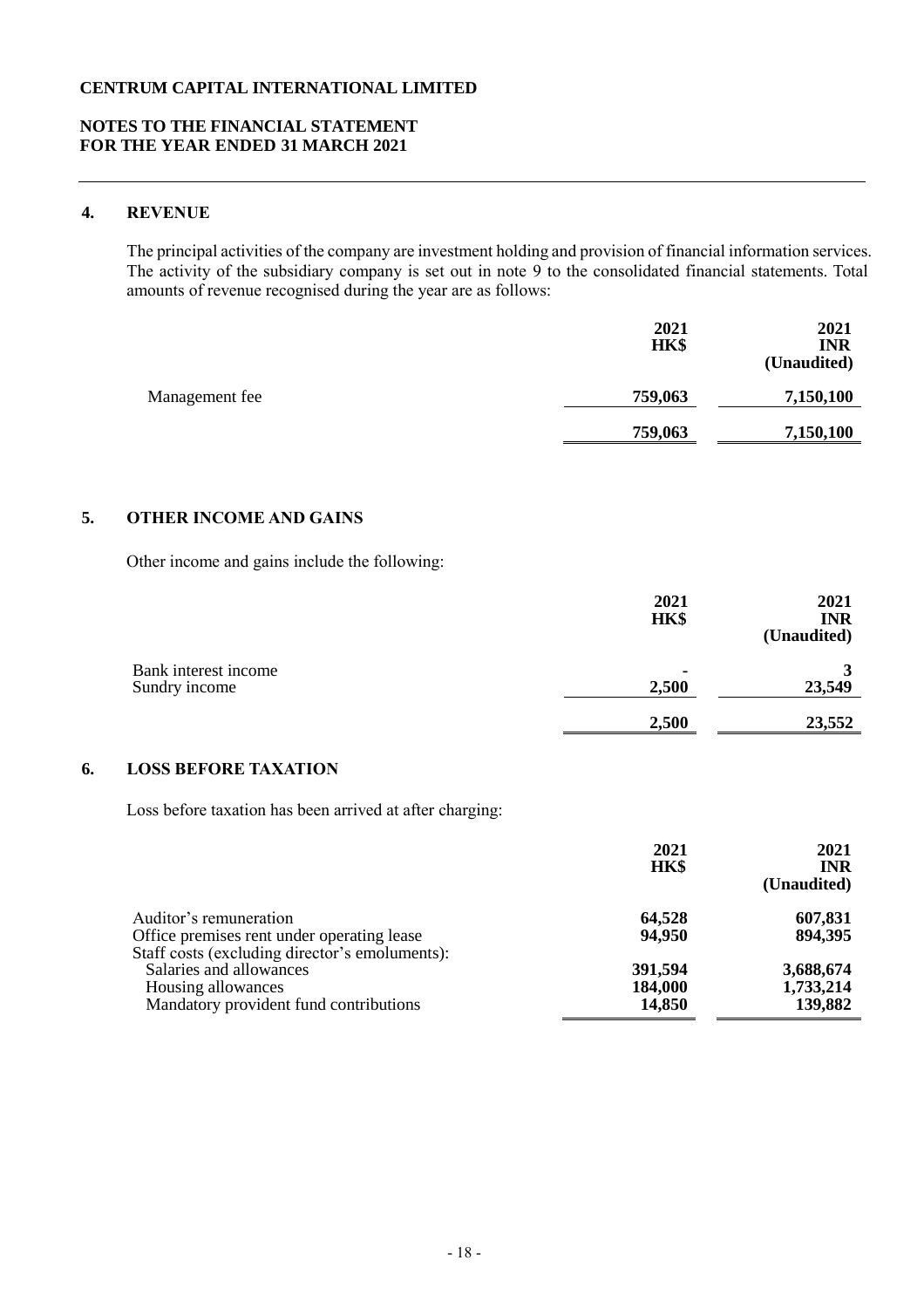### **NOTES TO THE FINANCIAL STATEMENT FOR THE YEAR ENDED 31 MARCH 2021**

# **7. BENEFITS AND INTERESTS OF DIRECTOR**

The benefits and interests of directors disclosed pursuant to section 383(1)(a) to (f) of the Hong Kong Companies Ordinance (Cap.622) and Part 2 to 4 of the Hong Kong Companies Ordinance (Disclosure of Information about Benefits of Directors) Regulation (Cap. 622G) is as follows:

Directors' emoluments for services as directors of the company and its subsidiary company undertakings:

| 2021<br>HK\$ | 2021<br><b>INR</b><br>(Unaudited) |
|--------------|-----------------------------------|
|              |                                   |
| 351,000      | 3,306,294                         |
|              |                                   |
| 14,850       | 139,882                           |
| 365,850      | 3,446,176                         |
|              |                                   |

#### **8. INCOME TAX EXPENSE**

The amounts of income tax expenses in the statement of profit or loss and other comprehensive income represent:

|                                                                                 | 2021<br>HK\$ | 2021<br><b>INR</b><br>(Unaudited) |
|---------------------------------------------------------------------------------|--------------|-----------------------------------|
| Overseas taxation:<br>-Provision for the year<br>-Under provision in prior year | ٠            |                                   |
| Income tax expense                                                              | ٠            |                                   |

Hong Kong profits tax has not been provided as the company has no estimated assessable profit for the year. Tax on profits of its overseas subsidiary company is provided for in accordance with relevant local laws at the applicable rates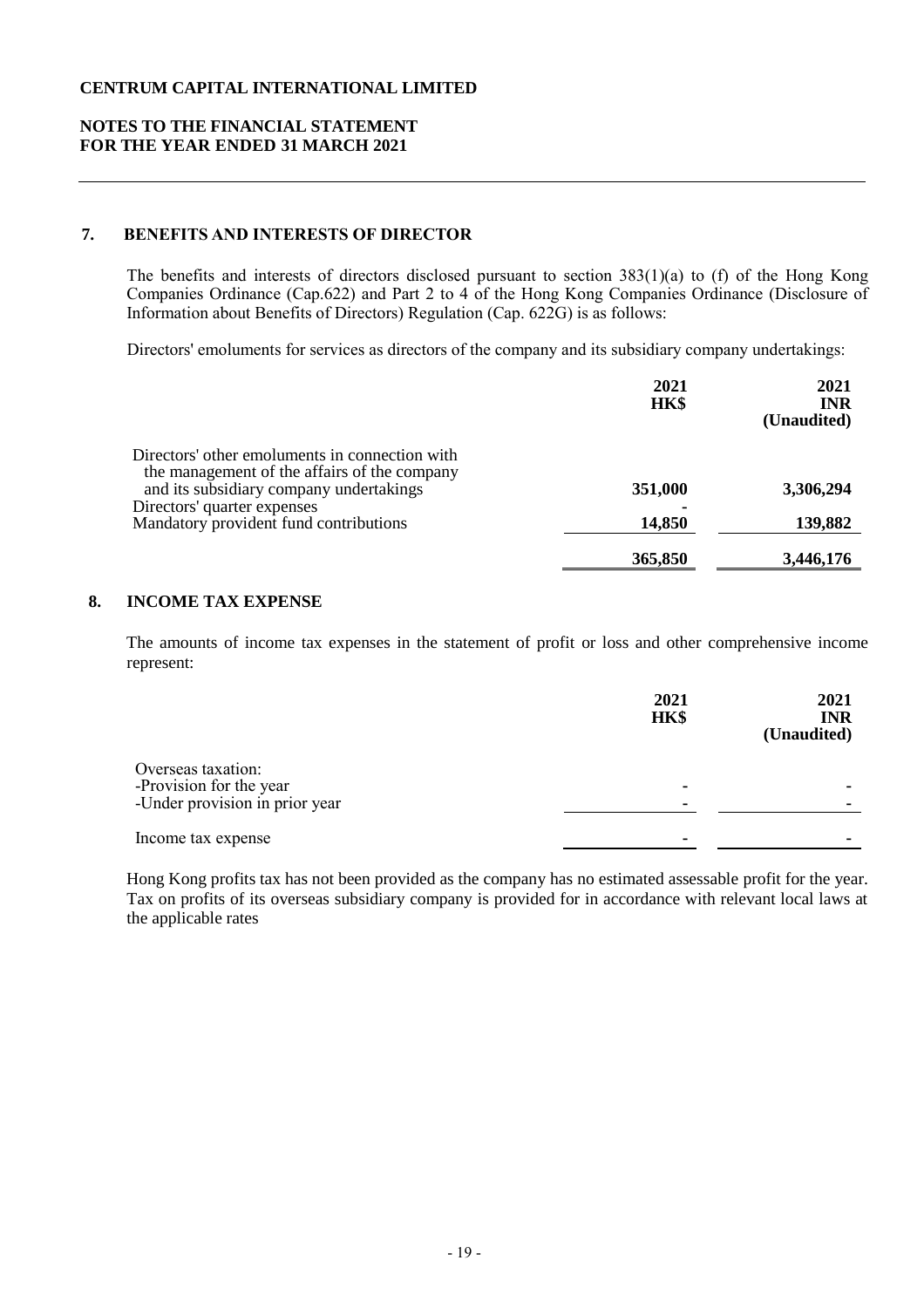## **NOTES TO THE FINANCIAL STATEMENT FOR THE YEAR ENDED 31 MARCH 2021**

# **8. INCOME TAX EXPENSE (CONT'D)**

The tax on the Company's loss before taxation differs from the theoretical amount that would arise using the Hong Kong profits tax rate as follows:

|                                                                                                        | 2021<br><b>HK\$</b> | 2021<br><b>INR</b><br>(Unaudited) |
|--------------------------------------------------------------------------------------------------------|---------------------|-----------------------------------|
| Loss before taxation                                                                                   | (593, 031)          | (5,586,137)                       |
| Tax at the applicable tax rate of 8.25%                                                                | (48, 925)           | (460, 856)                        |
| Tax effect on expenses not deductible for tax purpose                                                  | (64)                | (603)                             |
| Tax effect on income not subject to taxation<br>Effect of different tax rate of the subsidiary company |                     |                                   |
| operating in other jurisdiction                                                                        | 22,285              | 209,917                           |
| Tax effect on tax loss carried forward to set-off against<br>future assessable profit not provided for | 26,704              | 251,542                           |
| Income tax expense                                                                                     |                     |                                   |

Deferred tax assets are recogised for tax losses forward to the extent that the realisation of the related tax benefits through future taxable profits are probable. The Group did not recognise deferred tax assets in respect of tax losses in Hong Kong amounting to HK\$12,873,673 (INR121,265,364 (Unaudited)) due to unpredictability of future profits streams. These losses can be carried forward against future taxable income indefinitely. They are subjected to agreement by the Inland Revenue Department.

### **9. INVESTMENT IN THE SUBSIDIARY COMPANY**

|                          | 2021<br><b>HK\$</b> | 2021<br><b>INR</b><br>(Unaudited) |
|--------------------------|---------------------|-----------------------------------|
| Unlisted shares, at cost | 778,584             | 7,333,944                         |
|                          |                     | (equivalent to US\$100,001)       |

Details of the Company's subsidiary as at 31 March 2021 are as follows:

| Name                                               | Place of<br>incorporation/<br>establishment | <b>Principal activities</b>                                                                                                   | Issued and fully<br>paid share/<br>registered capital | Equity interest<br>held directly |
|----------------------------------------------------|---------------------------------------------|-------------------------------------------------------------------------------------------------------------------------------|-------------------------------------------------------|----------------------------------|
| <b>CCIL</b><br>Investment<br>Management<br>Limited | Republic of<br>Mauritius                    | Duly licensed by the<br><b>Financial Services</b><br>Commission of<br>Republic of<br>Mauritius as an<br>investment<br>manager | US\$1 ordinary<br>shares                              | 100%                             |

The directors are of the opinion that there are no impairment loss on the investment in the subsidiary. company and hence, no provision is made in the financial statements.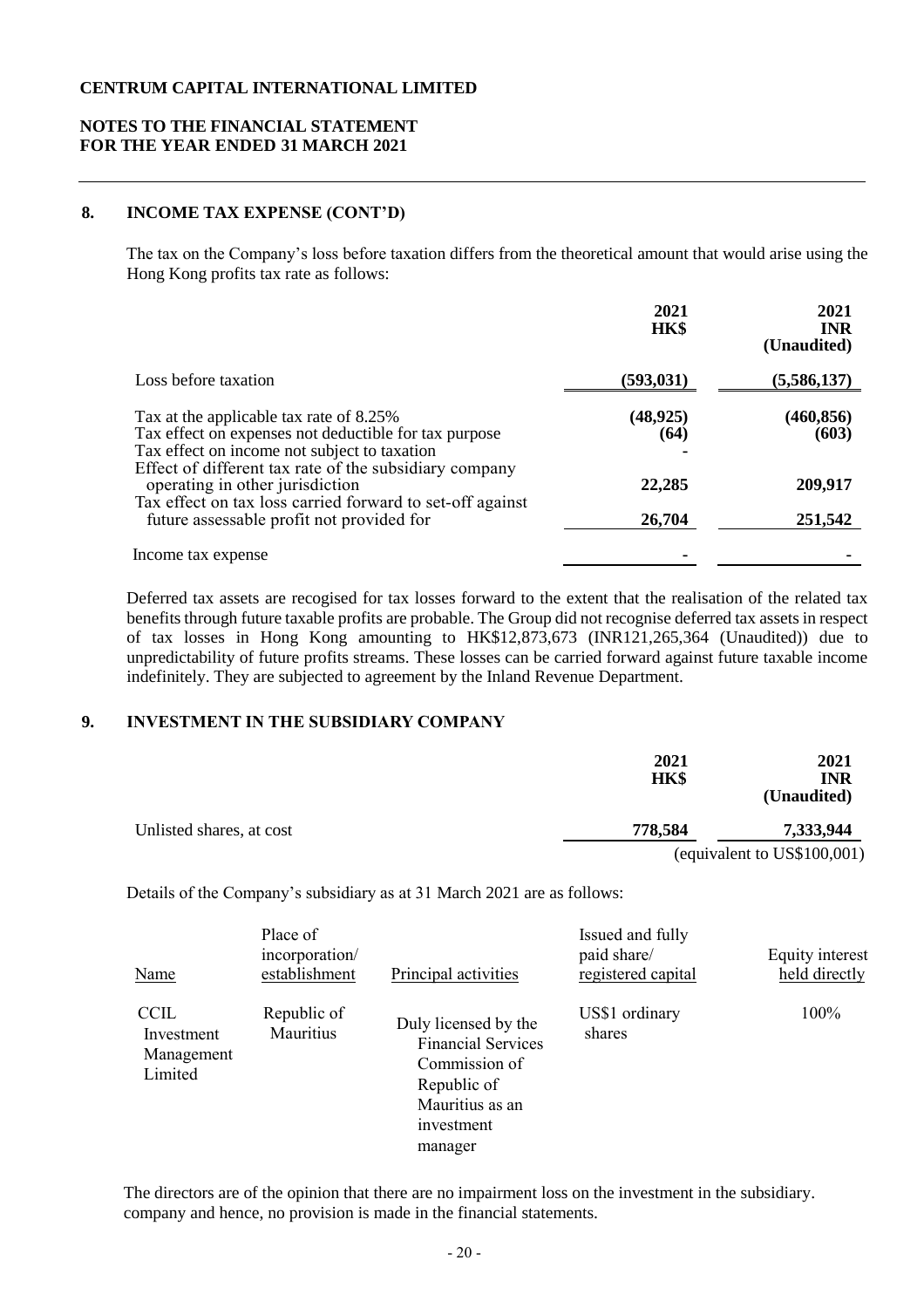### **NOTES TO THE FINANCIAL STATEMENT FOR THE YEAR ENDED 31 MARCH 2021**

### **10. PROPERTY, PLANT AND EQUIPMENT**

|                                                                            | <b>Office</b><br>equipment<br>HK\$ | <b>INR</b><br>(Unaudited) |
|----------------------------------------------------------------------------|------------------------------------|---------------------------|
| Cost<br>At 1 April 2019, 31 March 2020 and<br>31 March 2021                | 10,253                             | 99,304                    |
| <b>Accumulated depreciation</b><br>At 1 April 2019<br>Charged for the year | 10,253                             | 99,304                    |
| At 31 March 2020<br>Charged for the year                                   | 10,253                             | 99,304                    |
| At 31 March 2021                                                           | 10,253                             | 99,304                    |
| Net carrying amounts<br>At 31 March 2021                                   |                                    |                           |
| At 31 March 2020                                                           |                                    |                           |

# **11. FINANCIAL ASSETS MEASURED AT AMORTISED COST**

|                                       | 2021<br><b>HK\$</b> | 2021<br>INR<br>(Unaudited) |
|---------------------------------------|---------------------|----------------------------|
| Equity investments, at amortised cost | 838,500             | 7,898,368                  |

As at 31 March 2021, Equity investments of HK\$838,500 were classified as financial assets measured at amortised cost as they were held for long term investment and collecting interest.

### **12. AMOUNT DUE FROM A RELATED COMPANY**

Disclosures pursuant to Section 383(1) of the Hong Kong Companies Ordinance (Cap. 622) are as follows:

| Name                                | 2021<br>HK\$ | 2021<br><b>INR</b><br>(Unaudited) | Maximum<br>amount<br>outstanding<br>during the year<br><b>HK\$/INR</b><br>(Unaudited) |
|-------------------------------------|--------------|-----------------------------------|---------------------------------------------------------------------------------------|
| <b>Centrum Global Opportunities</b> |              |                                   | 822,823/                                                                              |
| Fund SPC                            | 822,823      | 7,750,694                         | 7,750,694                                                                             |

The amount due from a related company is unsecured, interest free and repayable on demand.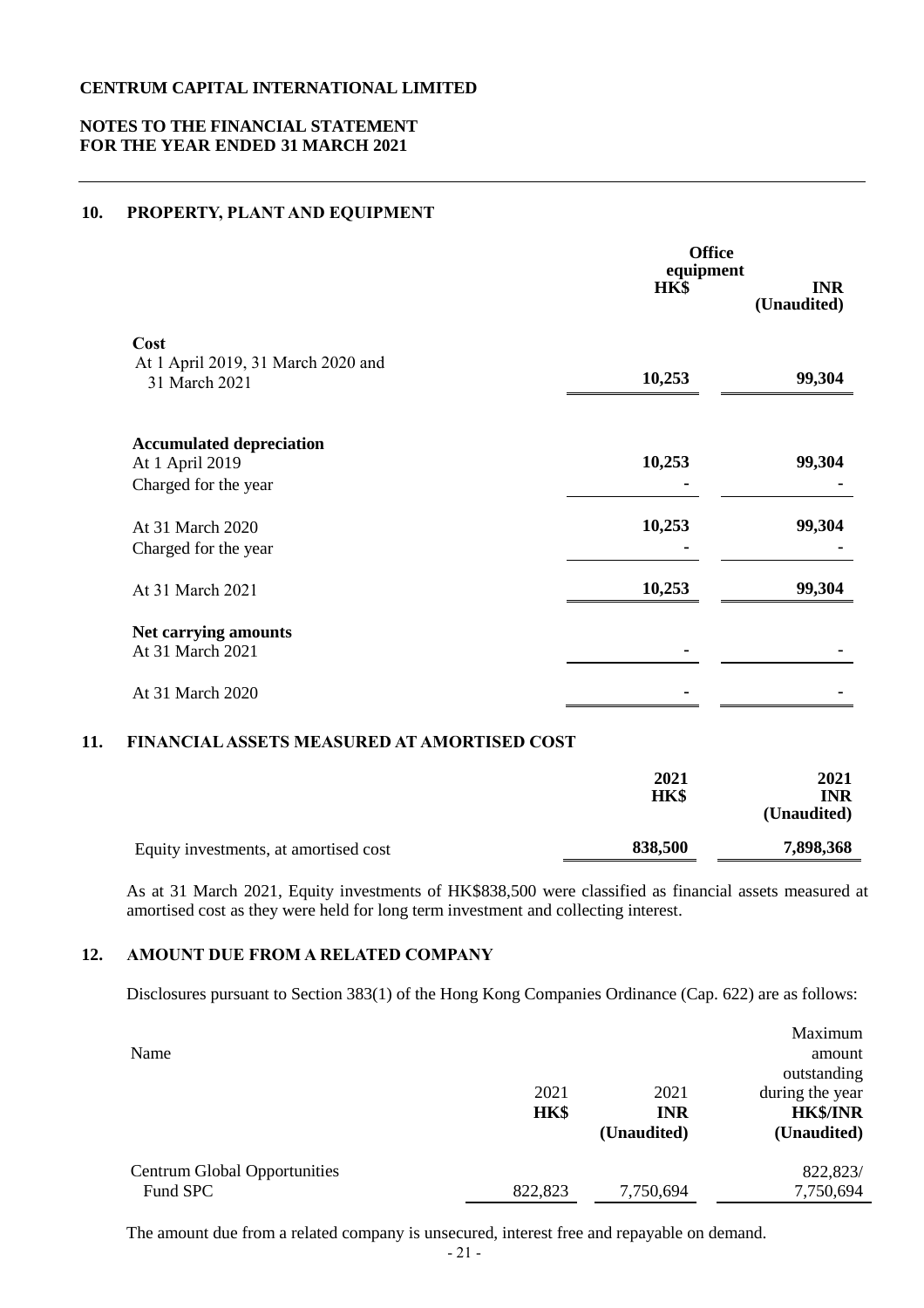# **NOTES TO THE FINANCIAL STATEMENT FOR THE YEAR ENDED 31 MARCH 2021**

# **13. AMOUNTS DUE TO A RELATED COMPANY**

The amount due to a related company is unsecured, interest free and repayable on demand.

### **14. LEASING ARRANGEMENTS**

The company is a lessee under an operating lease. Details of the company's commitments under the noncancellable operating lease are set out as follows:

The company leases its office premises under an operating lease.

Payments associated with short-term leases of equipment and vehicles and all leases of low-value assets are recognised on a straight-line basis as an expense in the consolidated statement of comprehensive income. Short-term leases are leases with a lease term of 12 months or less. Low-value assets mainly comprise small items of office furniture and equipment.

During the year, HK\$94,950 (INR2,969,337) was recognised as an expense in the statement of profit or loss and other comprehensive income in respect of the leasing of the office premises.

The total future minimum lease payments under the non-cancellable operating lease are payable as follows:

|     |                                                            | 2021<br>HK\$ | 2021<br><b>INR</b><br>(Unaudited) |
|-----|------------------------------------------------------------|--------------|-----------------------------------|
|     | Within one year                                            | 81,000       | 762,991                           |
| 15. | <b>SHARE CAPITAL</b>                                       |              |                                   |
|     |                                                            | 2021<br>HK\$ | 2021<br><b>INR</b><br>(Unaudited) |
|     | <b>Issued and fully paid:</b><br>5,194,015 ordinary shares | 5,194,015    | 50,305,853                        |

### **16. CAPITAL RISK MANAGEMENT**

The Group's objectives of managing capital are to safeguard the Group's ability to continue as a going concern in order to provide returns for shareholder of the company and benefits for other stakeholder and to maintain an optimal capital structure to reduce cost of capital.

In order to maintain or adjust the capital structure, the company may adjust the amount of dividends paid to shareholder, return capital to shareholder, issue new shares sell assets to reduce debts. The capital structure of the Group consists of share capital, exchange reserve and retained profit.

The company is a licensed company under the Hong Kong Securities and Futures Commission (the "SFC") and is subject to capital requirement imposed by the SFC in Hong Kong. During the year ended 31 March 2021, the company complied with the capital requirement imposed by the SFC.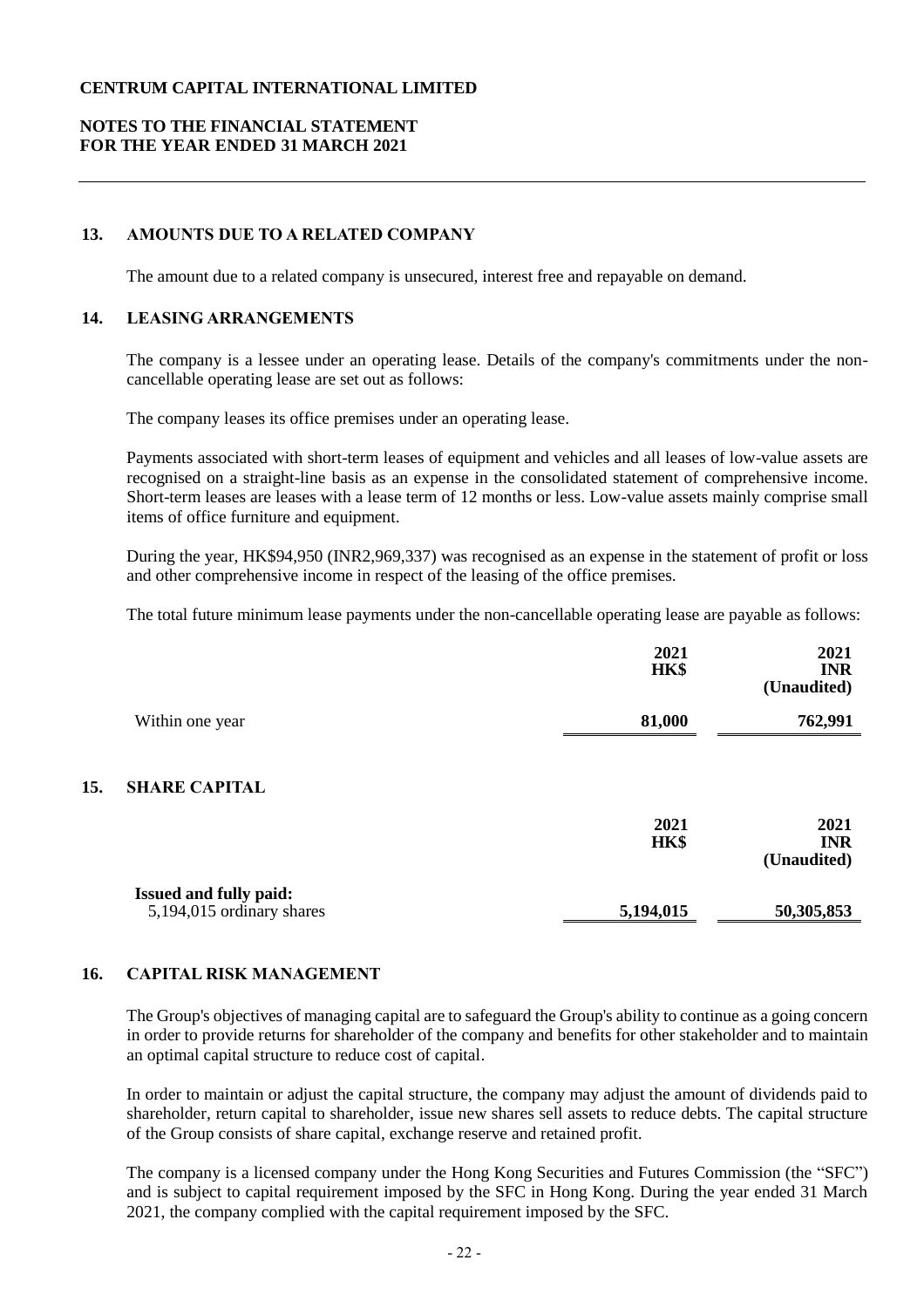### **NOTES TO THE FINANCIAL STATEMENT FOR THE YEAR ENDED 31 MARCH 2021**

# **17. DIVIDEND**

| DIVIDEND                                                                                                                                                                                               | 2021<br>HK\$ | 2021<br><b>INR</b><br>(Unaudited) |
|--------------------------------------------------------------------------------------------------------------------------------------------------------------------------------------------------------|--------------|-----------------------------------|
| First interim, paid, of 0.07508642 per ordinary share<br>for each existing share held by the present<br>shareholder, totaling 5,194,015 shares amounting to<br>HK\$390,000 (INR3,673,6000 (Unaudited)) | 390,000      | 3,673,660                         |
|                                                                                                                                                                                                        | 390,000      | 3,673,660                         |

#### **18. FINANCIAL RISK MANAGEMENT**

The main risks arising from the Group's financial instruments are interest rate risk, credit risk and liquidity risk. These risks are limited by the Group's financial management policies and practices described below:

#### a) Financial risk factors

i. Credit risk

The Group's principal financial assets are cash and cash equivalents and financial assets measured at amortised cost. The amounts are due from bank with good credit ratings and investee is in a good financial position. The Group's exposure to the credit risk is minimal.

ii. Liquidity risk

The Group has a system of control in place to enable the company to maintain the liquid capital required by the Hong Kong Securities and Future (Financial Resources) Rules. The Group's policy is to regularly monitor current and expected liquidity requirement to ensure that it maintains sufficient reserves of cash and current working capital to meet its liquidity requirement sin the short and longer term.

All of the Group's financial liabilities at the balance sheet date are due within one year or on demand.

iii. Interest rate risk

The Group's income and operating cash flows are substantially independent of changes in market interest rates as the Group has no significant interest-bearing financial assets and liabilities except for the fixed deposit, detail of which have been disclosed in note 19 to the consolidated financial statements. The interest rate risk is considered to be insignificant.

iv. Currency risk

Currency risk to the Group is minimal as most of the Group's transactions are carried out of Hong Kong dollars and United States dollars as the exchange rate between HKD and USD is pegged.

b) Fair value estimation

All financial instrument are carried at amount not materially different from their fair value at 31 March 2021.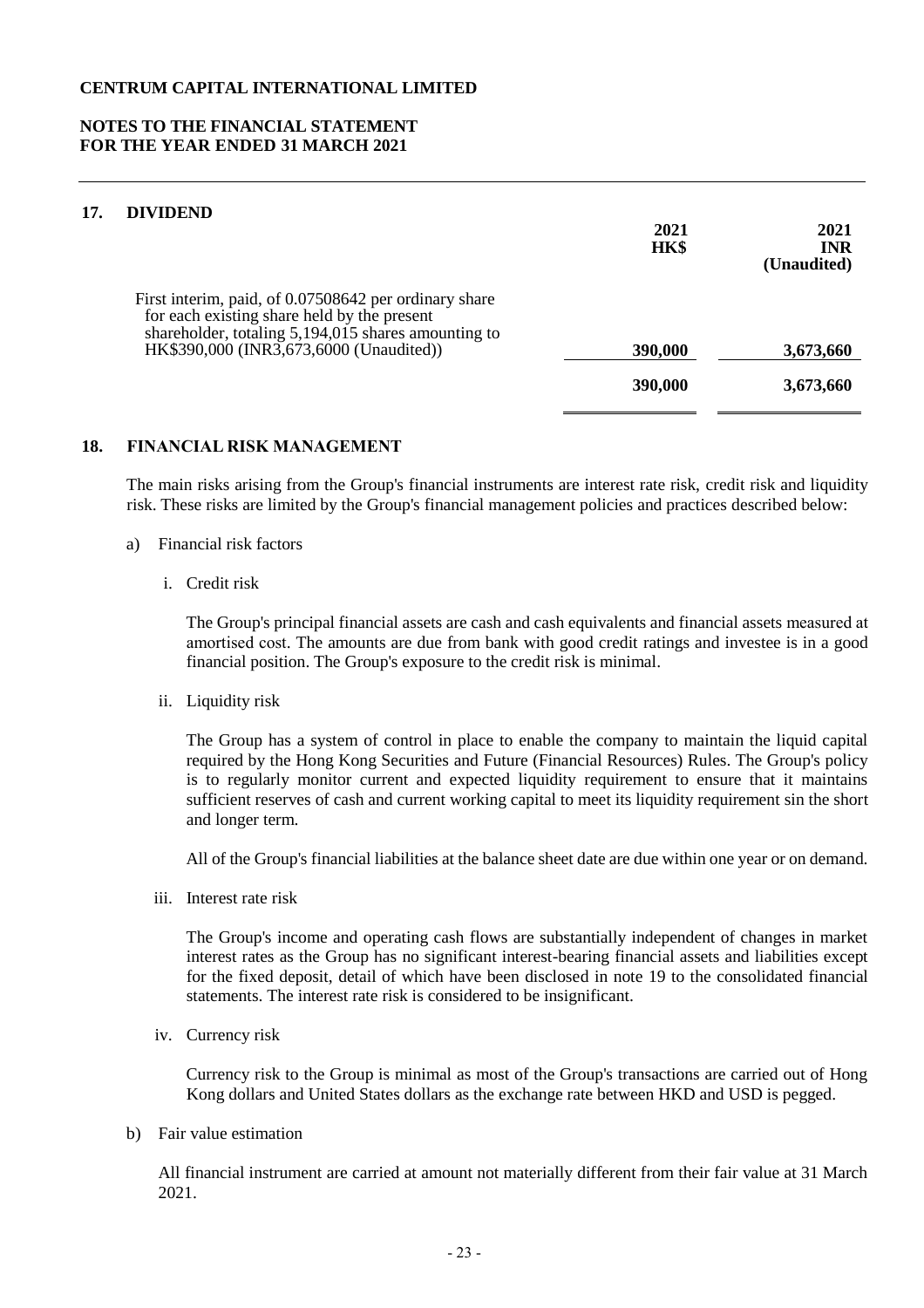## **NOTES TO THE FINANCIAL STATEMENT FOR THE YEAR ENDED 31 MARCH 2021**

# **19. SUMMARY OF FINANCIAL ASSETS AND FINANCIAL LIABILITIES BY CATEGORY**

The carrying amounts of the Group's financial assets and financial liabilities as recognised at 31 March 2021 may be categorised as follows:

|                                                                                                                          | 2021<br><b>HK\$</b>  | 2021<br><b>INR</b><br>(Unaudited) |
|--------------------------------------------------------------------------------------------------------------------------|----------------------|-----------------------------------|
| <b>Financial assets</b><br>Loan and receivables (including bank balances)<br>Financial assets measured at amortised cost | 4,661,600<br>838,500 | 43,910,590<br>7,898,368           |
| <b>Financial liabilities</b><br>Financial liabilities measured at amortised cost                                         | 360,406              | 3,394,892                         |

HKFRS 7 requires disclosures for financial instruments that are measured at fair value by level of the following fair value measurement hierarchy:

- Level 1: Quoted prices in active markets for identical assets or liabilities
- Level 2: Other techniques for which all inputs which have a significant effect on the recorded fair value are observable, either directly or indirectly; and
- Level 3: Techniques which use inputs which have significant effect on the recorded fair value that are not based on observable market data.

Fair values of financial assets and financial liabilities that are traded in active markets are based on quoted market prices or dealer price quotations. For all other instruments, the company uses cost price of the financial instruments. Upon receipt of quoted market price, the investments are measured at fair value.

The following table analyses within the fair value hierarchy the company's financial assets measured at fair value hierarchy:

|                                                         | <b>Level 1</b><br>HK\$    | <b>Level 2</b><br>HK\$    | <b>Level</b> 3<br><b>HK\$</b> | <b>Total</b><br>HK\$      |
|---------------------------------------------------------|---------------------------|---------------------------|-------------------------------|---------------------------|
| <b>At 31 March 2021</b><br>Financial assets measured at |                           |                           |                               |                           |
| amortised cost                                          | ۰                         | -                         | 838,500                       | 838,500                   |
|                                                         | <b>INR</b><br>(Unaudited) | <b>INR</b><br>(Unaudited) | <b>INR</b><br>(Unaudited)     | <b>INR</b><br>(Unaudited) |
| <b>At 31 March 2021</b>                                 |                           |                           |                               |                           |
| Financial assets measured at<br>amortised cost          | ۰                         |                           | 7,898,368                     | 7,898,368                 |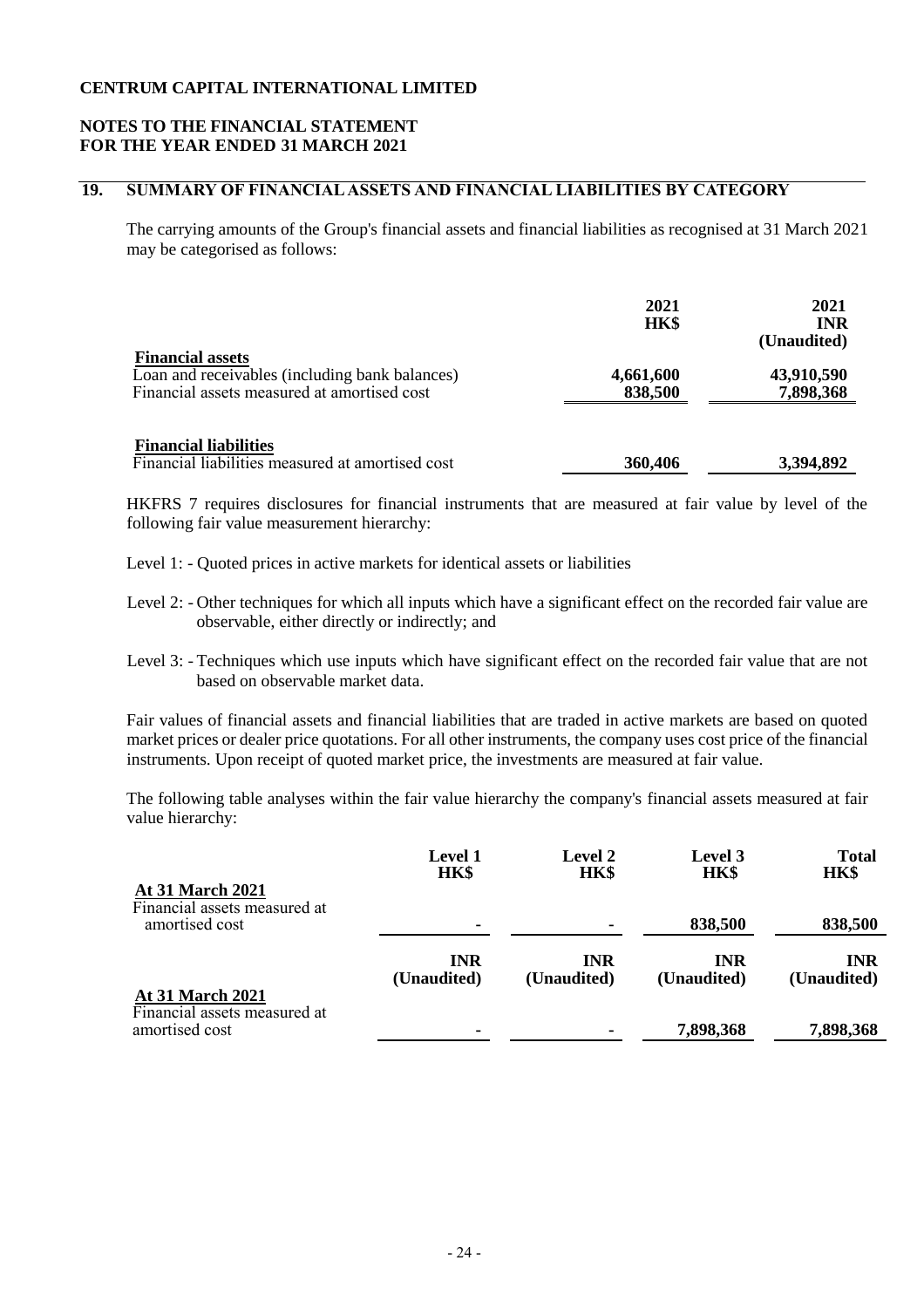# **NOTES TO THE FINANCIAL STATEMENT FOR THE YEAR ENDED 31 MARCH 2021**

# **20. EVENT AFTER THE REPORTING DATE**

Up to the date of this report, the Group had no significant events after the Reporting Period which needs to be disclosed.